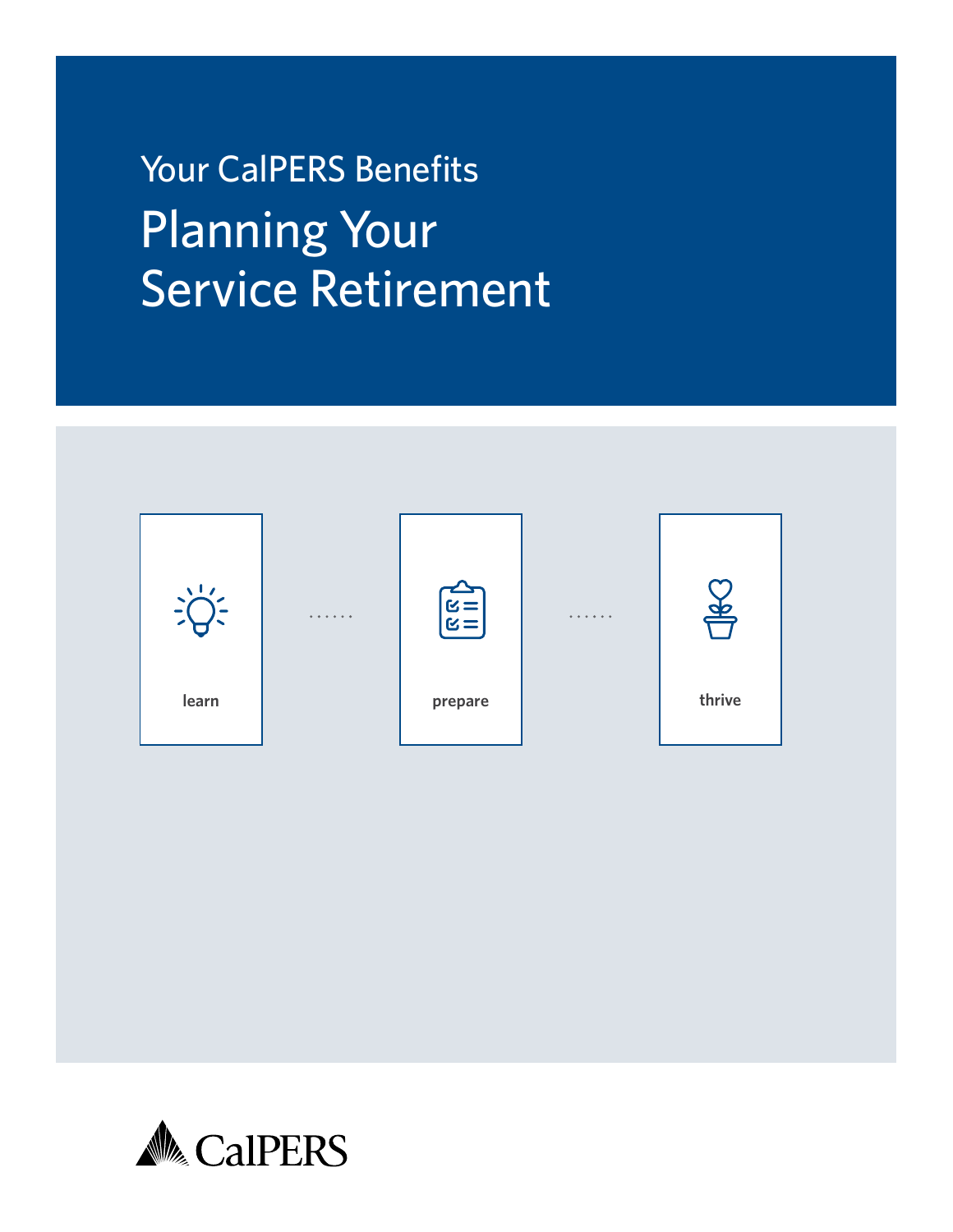# Will you be ready for retirement?

**Retirement from your working career is one of the most important decisions of your life.**

This publication will help you plan your service retirement and provide information you need to consider before retiring.

You should consider your desired retirement lifestyle and project how much that lifestyle will cost. Then compare the lifestyle or the cost with your projected retirement income. Sources of income may include:

- **•** Your CalPERS pension
- **•** Deferred compensation, such as a 401(k) or 457 plan
- **•** Social Security
- **•** Other savings and investments

Other factors such as taxes, inflation, health care costs, and estate planning may need your consideration as well.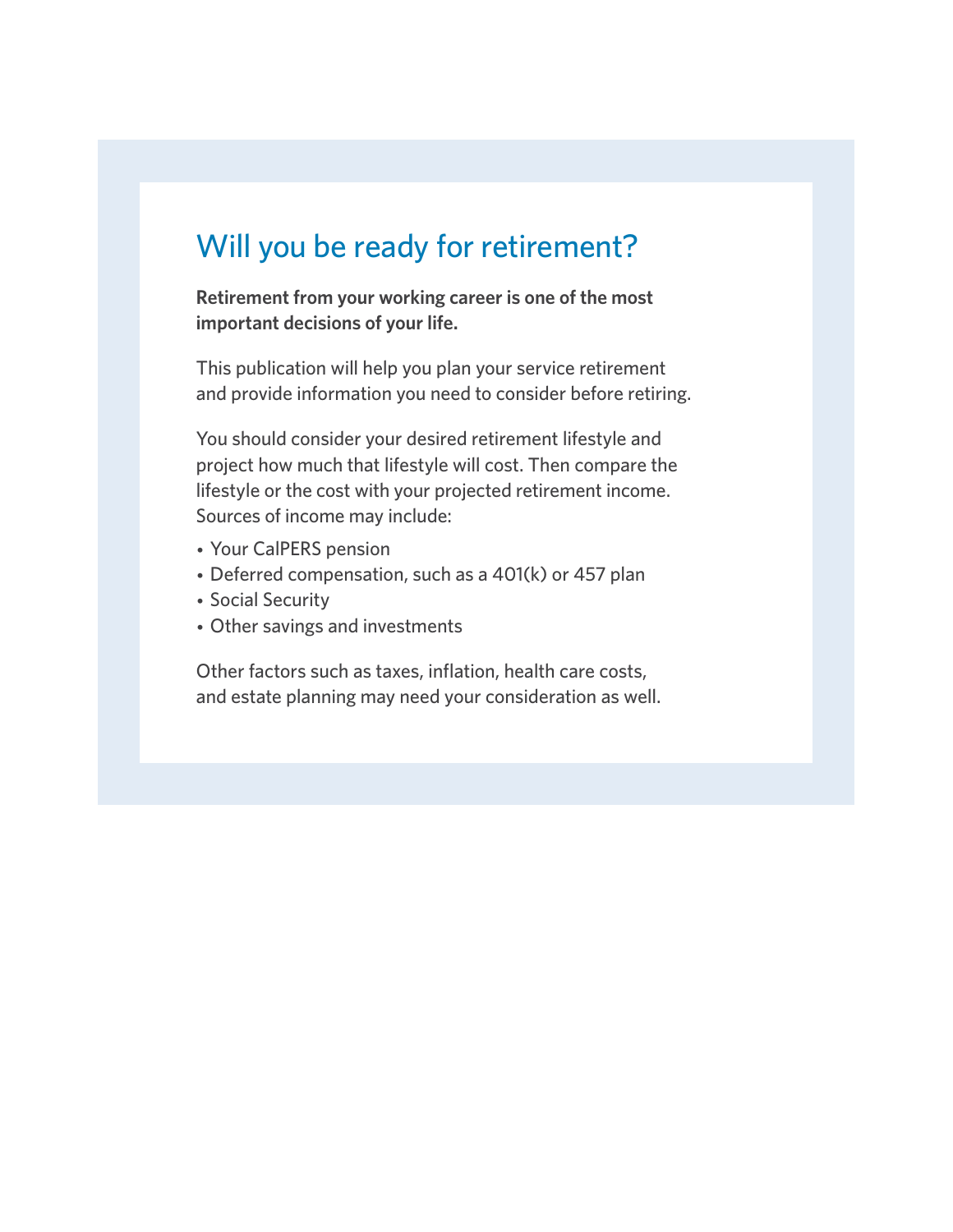# **Contents**

| What Is the CalPERS Retirement Plan? 2                                                                        |  |  |                         |
|---------------------------------------------------------------------------------------------------------------|--|--|-------------------------|
| CalPERS Retirement Planning Resources                                                                         |  |  | $\overline{\mathbf{3}}$ |
| Eligibility Requirements for Retirement                                                                       |  |  | 4                       |
| Ways to Increase Your Retirement Benefit                                                                      |  |  | 5                       |
| Benefits Paid Upon Your Death. 9                                                                              |  |  |                         |
| Retirement Payment Options 11                                                                                 |  |  |                         |
| Sample Retirement Calculation - Classic/Classic 15                                                            |  |  |                         |
| Sample Retirement Calculation - Classic/PEPRA 17                                                              |  |  |                         |
| Choosing a Retirement Date New York New York 18                                                               |  |  |                         |
| Estimate Your Future Benefit Albert Albert Albert Albert Albert Albert Albert Albert Albert Albert Albert Alb |  |  |                         |
| Health Benefits in Retirement 20                                                                              |  |  |                         |
| Other Considerations 21                                                                                       |  |  |                         |
| Retirement Planning Checklist 23                                                                              |  |  |                         |
| When You're Ready to Retire 24                                                                                |  |  |                         |
| What New Retirees Need to Know 25                                                                             |  |  |                         |
| How to Contact Us 26                                                                                          |  |  |                         |
| Visit Your Nearest CalPERS Regional Office 27                                                                 |  |  |                         |
| Privacy Notice Albert Albert Albert Albert Albert Albert Albert Albert Albert Albert Albert Albert Albert Alb |  |  |                         |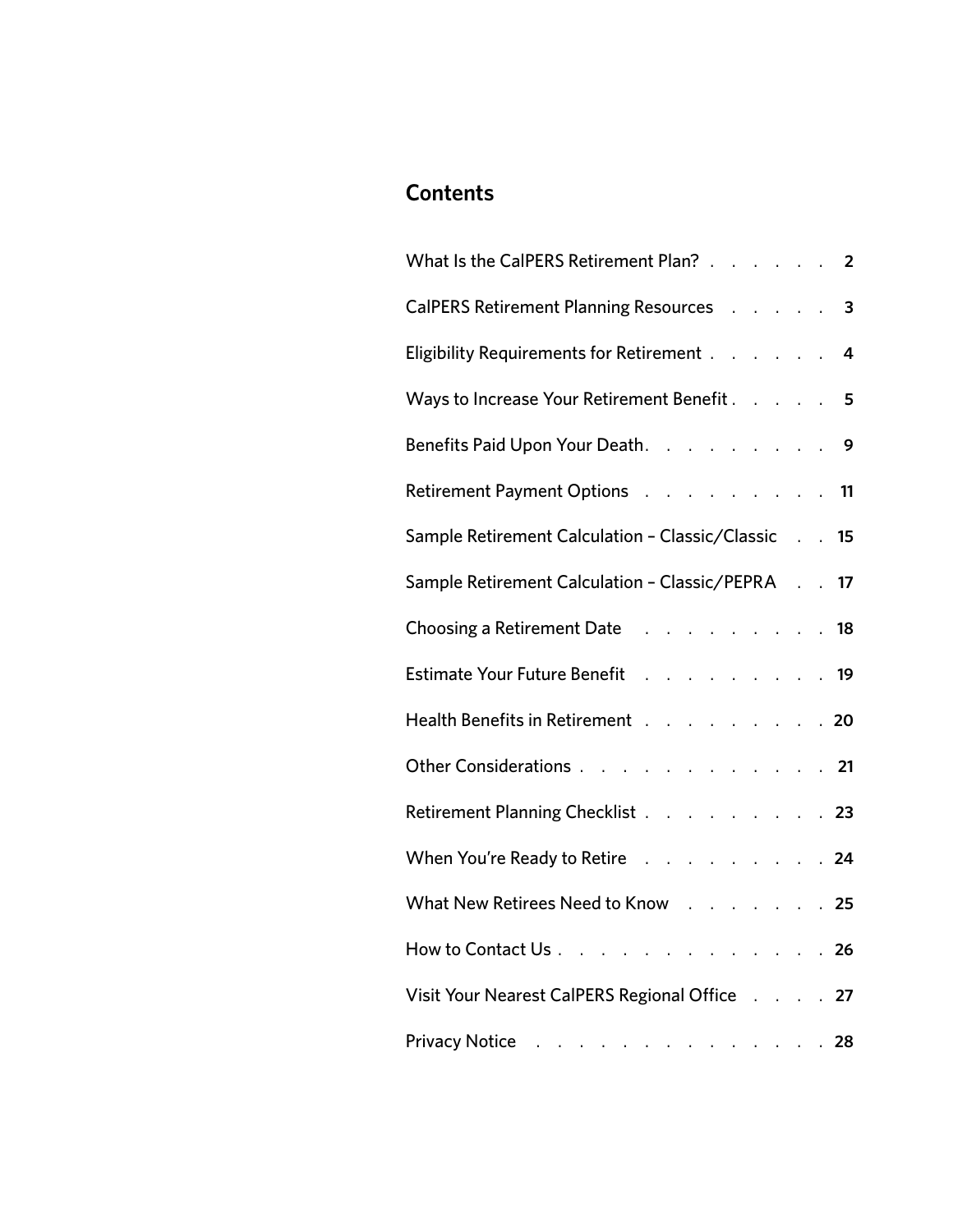<span id="page-3-0"></span>CalPERS is a defined benefit plan funded by employee contributions, employer contributions, and earnings made on CalPERS investments. Most employees contribute a percentage of their salary, which accrues interest under their individual CalPERS account As a member, you may choose to withdraw your contributions and interest if you no longer work for a CalPERS-covered employer, or you may apply for a lifetime monthly retirement allowance once you become eligible

Eligibility requirements to collect your CalPERS pension difer from the Social Security Administration's requirements. It's important you understand CalPERS and the Social Security Administration are independent of each other You do not need to be Social Security age to collect your CalPERS pension.

If you're eligible to receive Social Security benefits and worked for an employer that did not withhold Social Security taxes, the Windfall Elimination Provision and Government Pension Offset can reduce your Social Security benefits. Before you stop working and collect your CalPERS pension, call the Social Security Administration at (800) 772-1213 or visit their website at **[www.ssa.gov](https://www.ssa.gov/)** for more information about these Social Security benefit reductions.

Your retirement benefit is based on a retirement formula using your total service credit, your age at retirement, and your highest average annual compensation during any consecutive 12-month or 36-month period throughout your CalPERS career

You may have more than one retirement formula based on your membership date, your membership category, and your employer's contract with CalPERS

## **Your CalPERS Membership Category**

If your membership date with us is December 31, 2012, or before, you are considered a **classic** member with a classic retirement formula

You are a **PEPRA** member with a PEPRA formula if:

- You were brought into CalPERS membership for the first time on or after January 1, 2013, and you had no prior membership with any other California public retirement system
- You were brought into CalPERS membership for the first time on or after January 1, 2013, and you were not eligible for reciprocity with another California public retirement system
- You became a member on or before December 31, 2012, left CalPERS employment for six months or more, and then returned to membership on or after January 1, 2013, with a CalPERS employer you did not previously work for

**Note:** All State of California departments are considered the same employer. All school county offices and districts are considered the same school employer. Each public agency is considered a separate employer

Membership categories include:

- Local miscellaneous
- Local safety
- School
- State miscellaneous and industrial
- State safety

You can find your membership category and retirement formula on your Annual Member Statement by logging in to your personal myCalPERS account at **[my.calpers.ca.gov.](https://my.calpers.ca.gov)**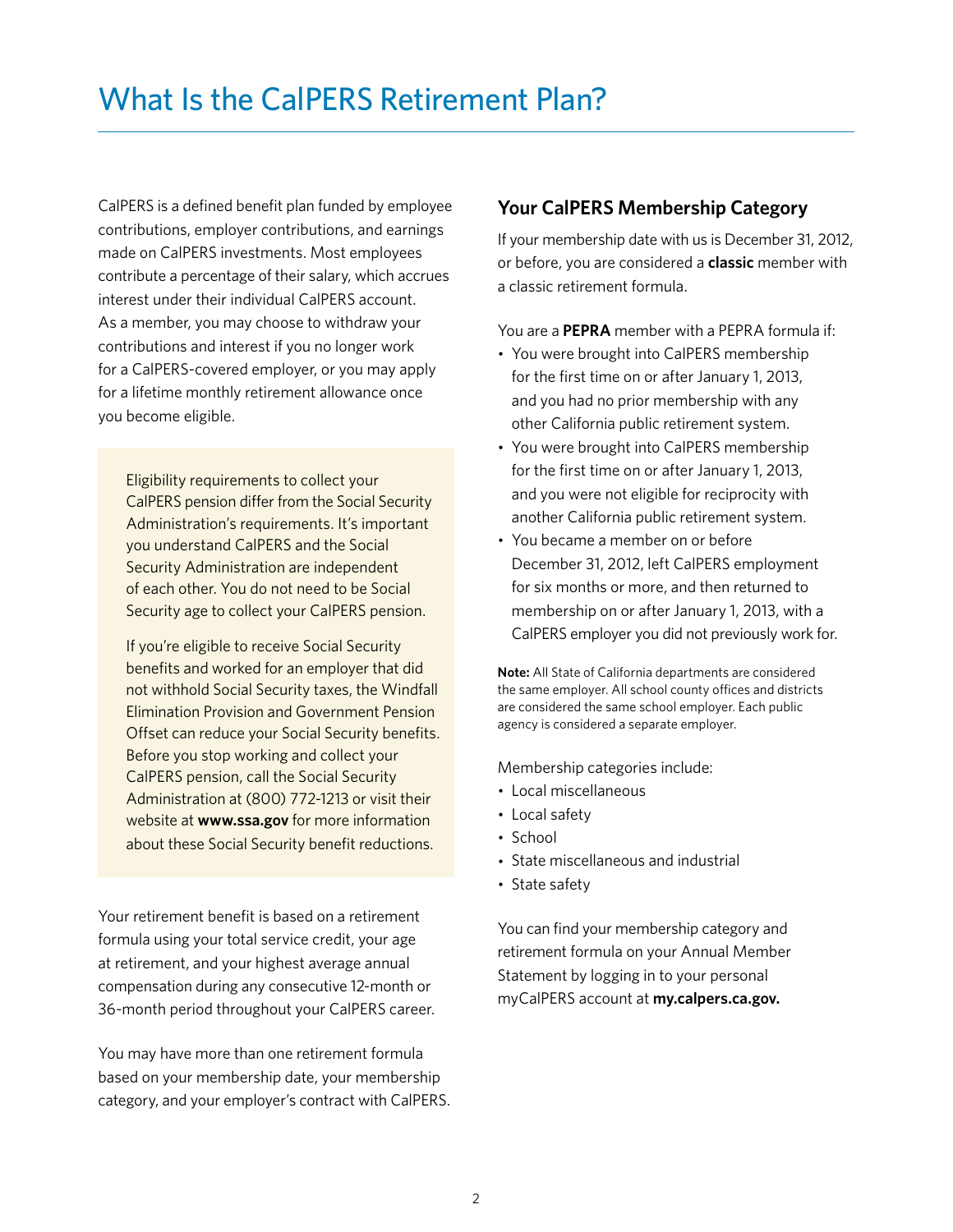# <span id="page-4-0"></span>CalPERS Retirement Planning Resources

We have many resources available to help you in your retirement planning:

| CalPERS website at www.calpers.ca.gov                   |  |
|---------------------------------------------------------|--|
| Your personal myCalPERS account<br>at my.calpers.ca.gov |  |
| Online and instructor-led<br>retirement classes         |  |
| <b>Webinars and YouTube videos</b>                      |  |
| Member publications                                     |  |
| One-on-one retirement counseling                        |  |

You can access your personal account information by logging in to your myCalPERS account. If you have not created your myCalPERS account, you must go to **[my.calpers.ca.gov](https://my.calpers.ca.gov)** and follow the easy steps to complete the registration process

From your myCalPERS account, you can do the following:

- View and print your Annual Member Statements
- Create and save retirement estimates
- Change your beneficiary designation
- Take online CalPERS retirement classes
- Sign up for instructor-led retirement classes
- Register for retirement counseling appointments and CalPERS Benefits Education Events
- Apply for service retirement

We offer a variety of retirement classes designed for members at different career stages. These classes can help you understand the retirement process and various aspects of financial planning. A few of them are listed below:

- Your CalPERS and You
- Planning Your Retirement
- Your Retirement Application and Beyond

For a complete list of available classes, please visit our website at **[www.calpers.ca.gov/education.](https://www.calpers.ca.gov/page/education-center/member-education)**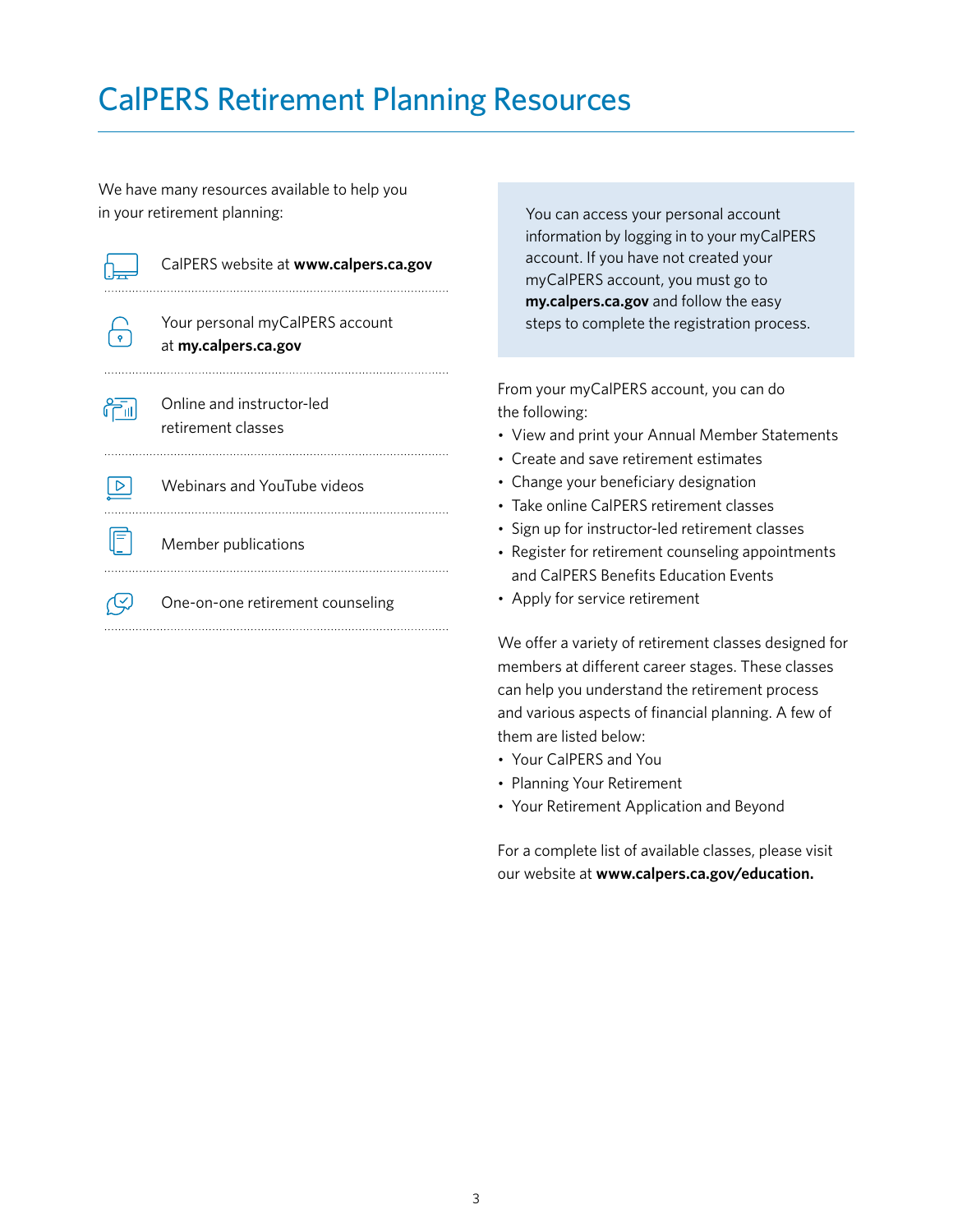# <span id="page-5-0"></span>Eligibility Requirements for Retirement

To retire you must meet two requirements: **age** and **service credit**



Your minimum retirement age depends on your retirement formula: 50, 52, or 55 **Note:** If you have a combination of classic and PEPRA service, you may be eligible to retire at age 50

### 2 **Service Credit**

The minimum service requirement is five years, or 10 years if you are a State of California Second Tier member. There are exceptions to the minimum service requirement:

- You've worked at least five calendar years as a permanent part-time employee (Government Code section 20970)
- You've established reciprocity with another California public retirement system. Refer to the publication *[A Guide to CalPERS](https://www.calpers.ca.gov/docs/forms-publications/change-retirement-systems.pdf)  [When You Change Retirement](https://www.calpers.ca.gov/docs/forms-publications/change-retirement-systems.pdf)  [Systems](https://www.calpers.ca.gov/docs/forms-publications/change-retirement-systems.pdf)* (PUB 16)

We mail most members a postcard once these two requirements are met. Your personal myCalPERS account and Annual Member Statement also tell you when you're eligible to retire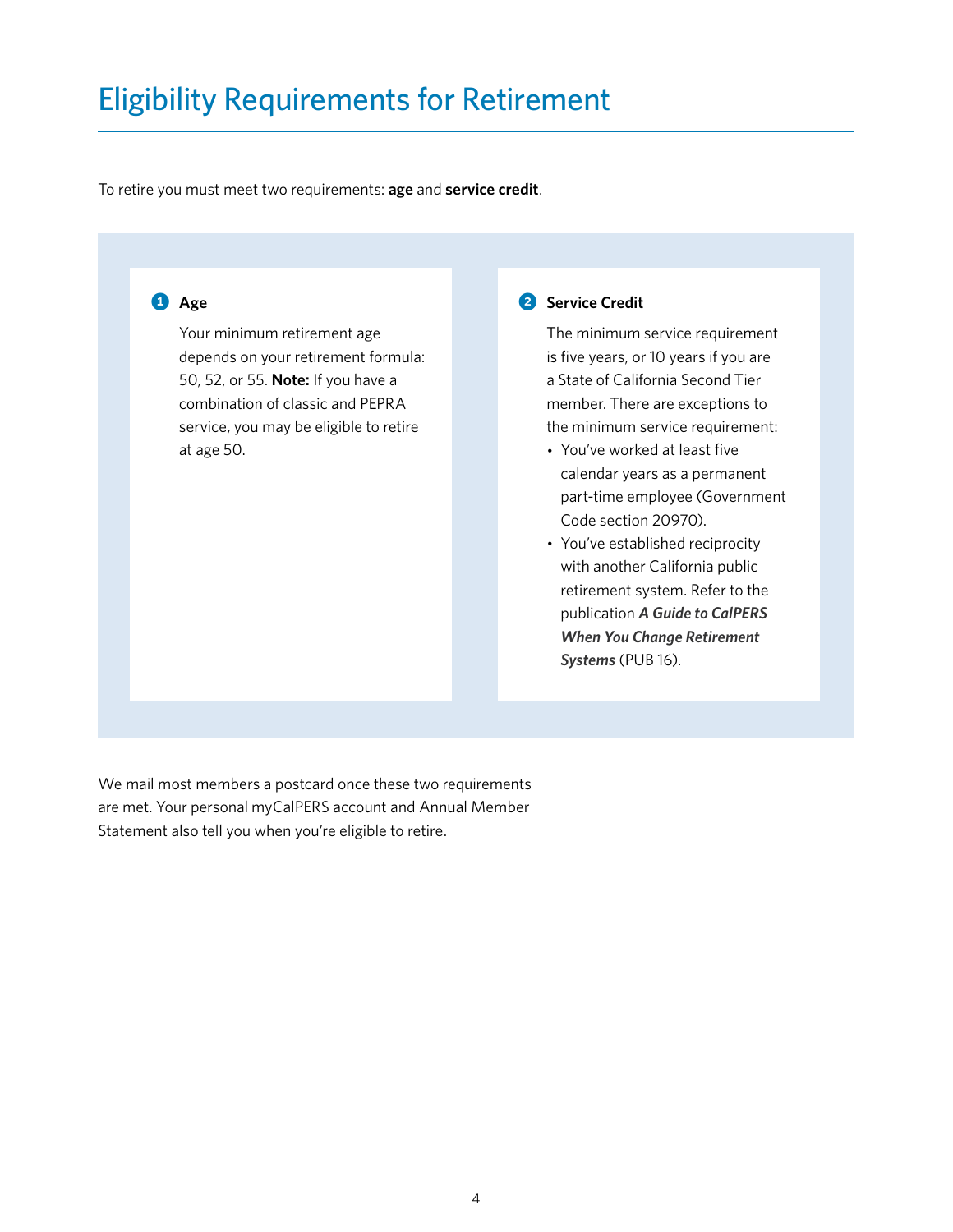# <span id="page-6-0"></span>Ways to Increase Your Retirement Benefit

The key to increasing your retirement benefit is to understand how service credit, age, and final compensation are used in the basic retirement calculation. Increase any one of these factors and you'll increase your overall benefit. The basic retirement calculation is shown below:



If you have more than one retirement formula, we calculate an Unmodifed Allowance for each formula and then add them to get your total Unmodified Allowance.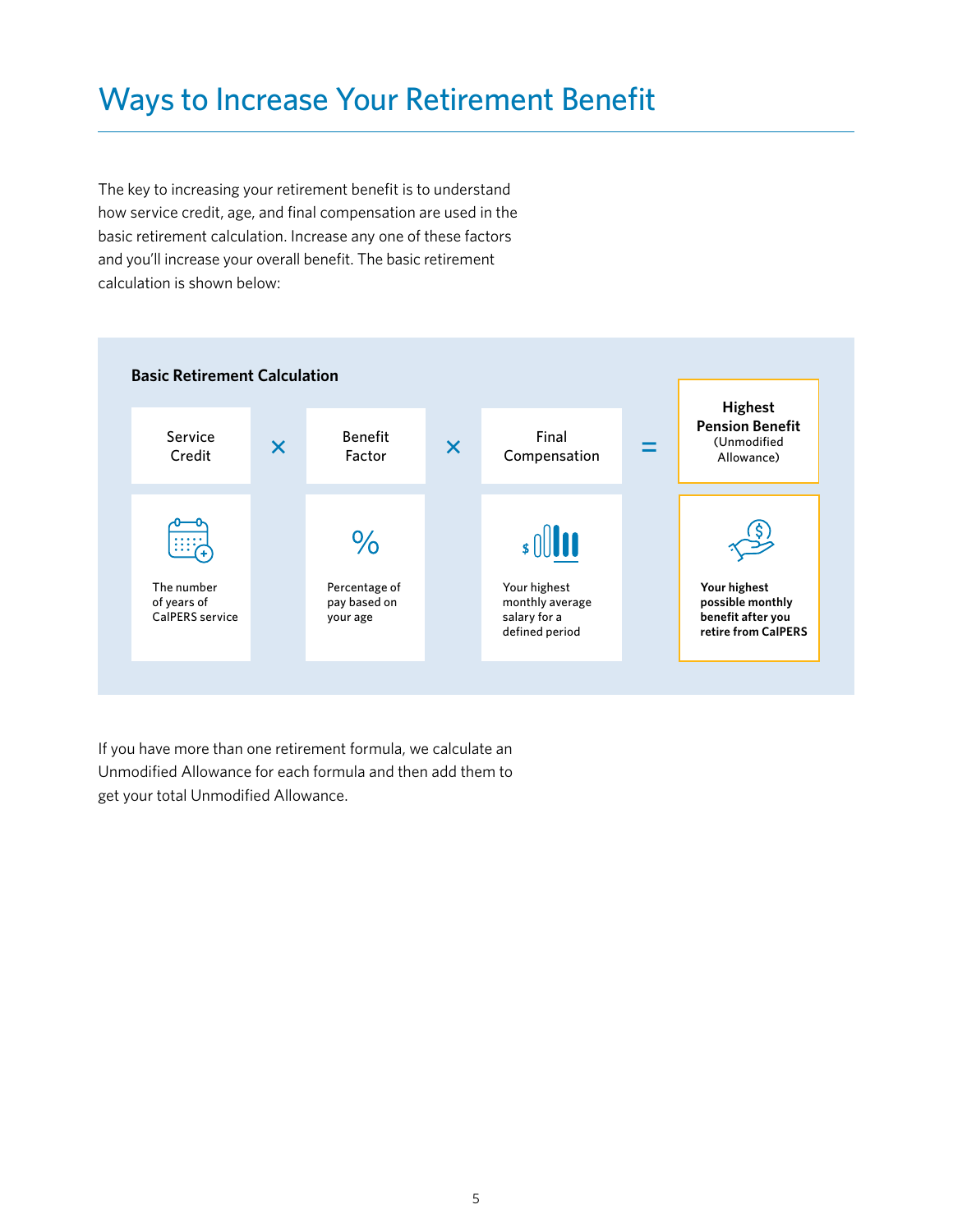### **Service Credit**

Service credit is earned on a fiscal year basis, which is July 1 through June 30. If you are paid on a monthly basis, 10 months of full-time employment will equal one year You cannot earn more than one year of service credit in one fiscal year. If you work less than eight hours per day, it will take you longer to earn a year of service credit

You may be able to increase your total service credit through sick leave or educational leave, golden handshake, and service credit purchase

### **Sick Leave or Educational Leave**

Your employer's contract may allow you to convert any unused sick leave and/or educational leave hours to service credit when you retire. You must retire within 120 days from your last day of employment for this to apply

Eight hours of sick leave or educational leave = 1 day of service credit, or 0.004 years of service credit. The conversion formula is shown below:



#### **Golden Handshake**

Your employer may offer additional service credit as an incentive to retire. This is known as a golden handshake. You must retire within a specific "window period" to be eligible. Ask your employer if they offer this type of retirement incentive.

#### **Purchasing Service Credit**

You may be eligible to purchase other types of service credit to increase your retirement benefit. For elections made after January 1, 2020, if the balance is not paid in full prior to retirement, your retirement allowance will be reduced by the actuarial equivalent of the balance. To learn more, refer to *[A Guide to Your CalPERS Service Credit Purchase](https://www.calpers.ca.gov/docs/forms-publications/service-credit-purchase-options.pdf)  [Options](https://www.calpers.ca.gov/docs/forms-publications/service-credit-purchase-options.pdf)* (PUB 12) and *[A Guide to Your CalPERS](https://www.calpers.ca.gov/docs/forms-publications/military-service-credit-guide.pdf)  [Military Service Credit Options](https://www.calpers.ca.gov/docs/forms-publications/military-service-credit-guide.pdf)* (PUB 15)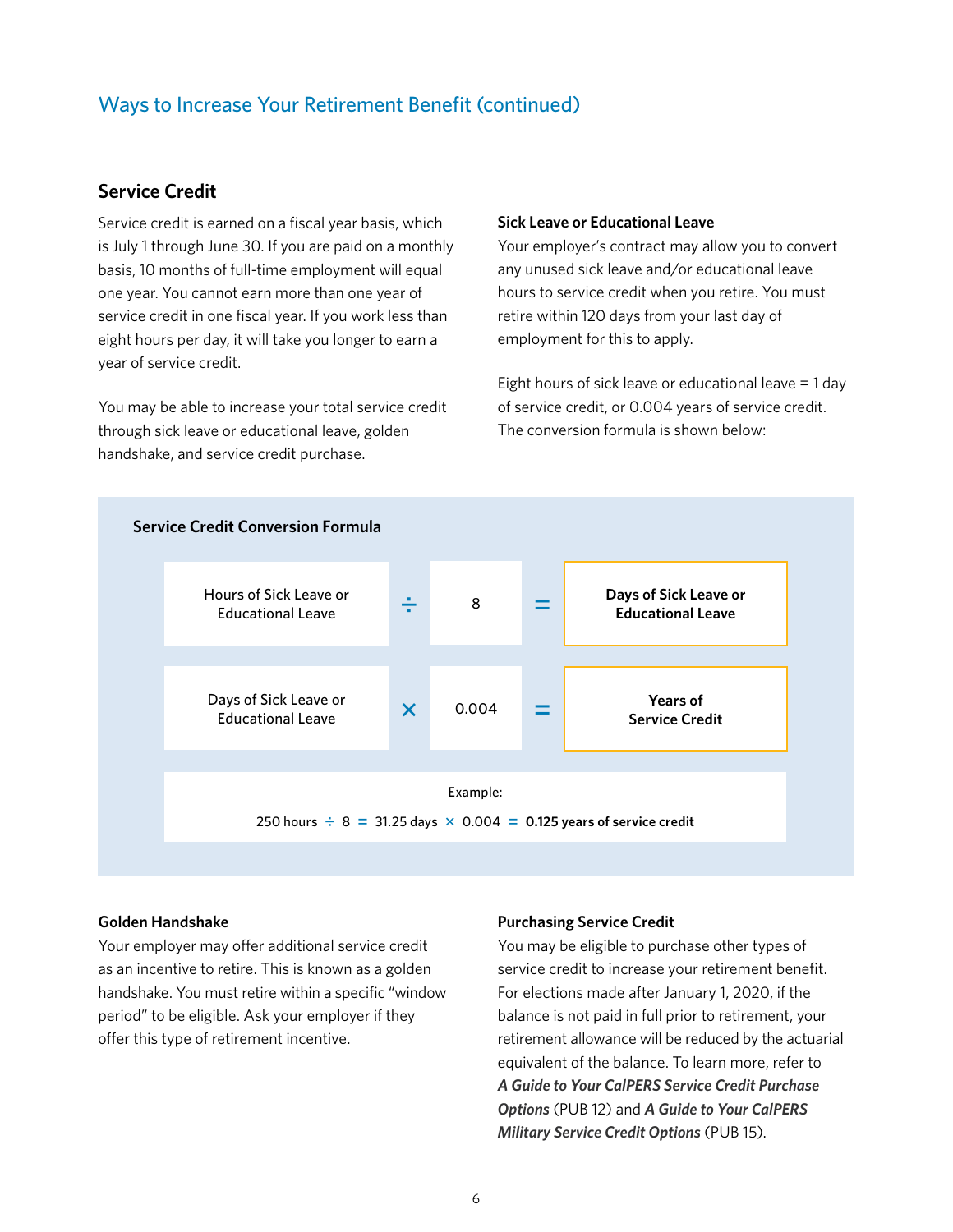## **Benefit Factor**

Your benefit factor, also known as "age factor," is the percentage of pay you'll receive for each year of service credit earned. It is determined by your retirement formula and age at retirement

Starting at your minimum retirement age, your benefit factor increases every quarter year up to a maximum age. For example, if your retirement formula is 2% at 55 and you retire at age 55, you will get 2% for each year of service credit The percentage increases every quarter after age 55 up to the maximum age of 63

A common misconception is that your benefit will increase indefinitely with age. Once you reach the maximum benefit factor, your benefit will not increase unless you are working and earning service credit

#### **View Beneft Factor Charts Online**

Go to **[www.calpers.ca.gov/beneftcharts](https://www.calpers.ca.gov/page/active-members/retirement-benefits/benefit-factor-charts)** to find the retirement formula charts for your benefit factor and final compensation.



### **Final Compensation**

Your final compensation is your highest average annual compensation during any consecutive 12-month or 36-month period of employment We use your full-time pay rate, not your earnings. If you work part time or are paid hourly, we will convert your pay rate to a monthly equivalent

If you have a combination of classic and PEPRA service, we will use one final compensation amount for the service earned under your classic service and a second final compensation amount under your PEPRA service (California Code of Regulations section 579.24(b)).

**Note:** We cannot apply your PEPRA salary toward your classic service and vice versa

**We consider the following when determining your fnal compensation:**

#### **Special Compensation**

This is additional income reported separately from your regular pay rate, such as holiday pay, uniform allowance, or longevity pay. By law, not all special compensation can be included in your final compensation calculation

#### **Social Security Ofset**

If your employer(s) withheld Social Security taxes, you may be subject to a one-time Social Security offset. This means we will reduce your final compensation by \$133 33 before your retirement benefit is calculated. For example, if your final compensation were \$3,133.33, we would use \$3,000.00 in your retirement calculation.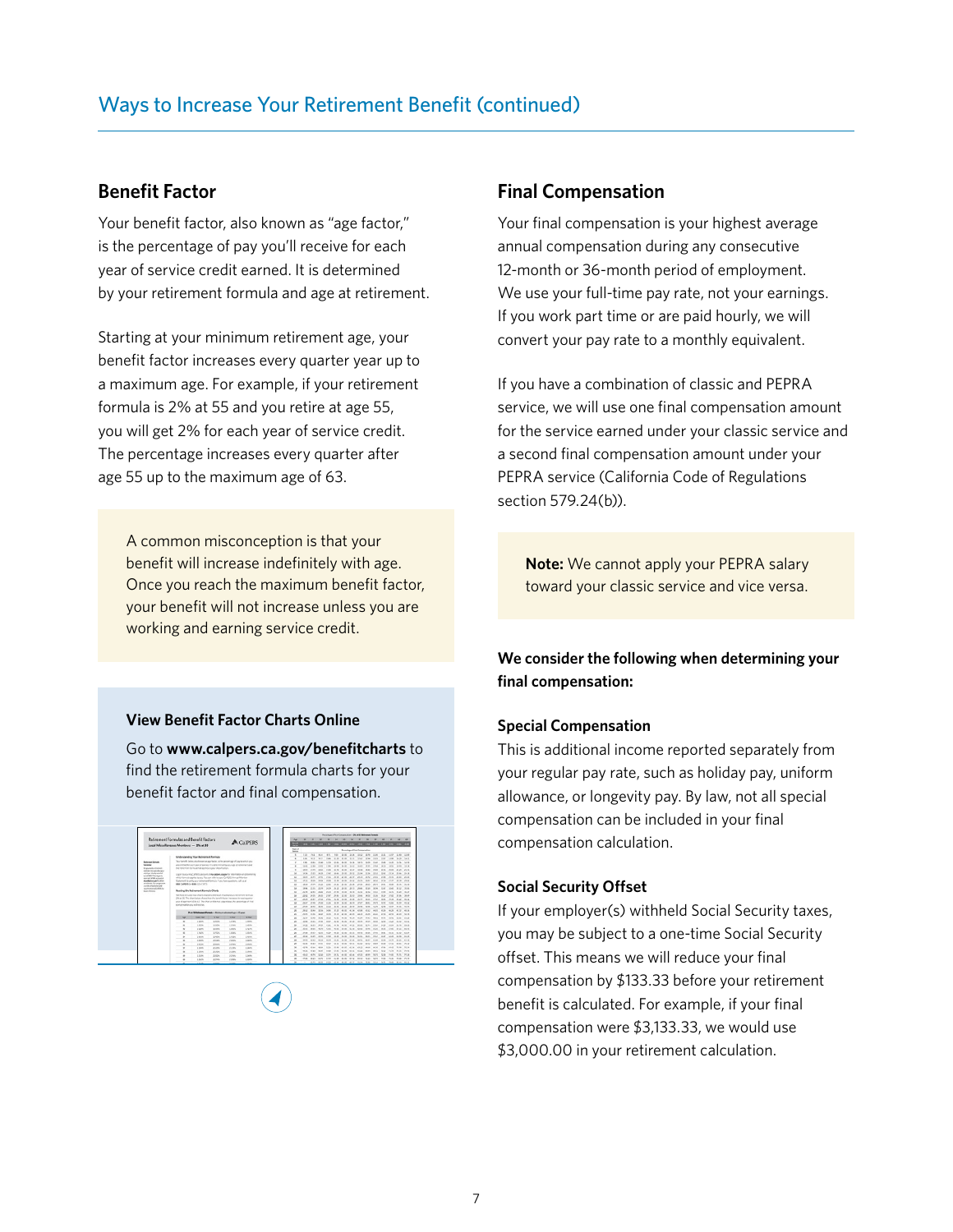#### **Compensation Limits**

The final compensation amount we can use to calculate your retirement benefit may be limited by Retirement Law, Internal Revenue Code (IRC) section 401(a)(17), or both. If your service is subject to PEPRA, the annual compensation limit amounts are lower than the IRC compensation limits (Government Code section 7522.10). These limits do not limit the salary your employer can pay, but rather limit the amount of compensation we can take into account to calculate your benefit.

Each year, the compensation limit amounts are updated and provided to your employer If you are unsure whether the limits apply to you, ask your human resources department or contact us

# **Pay Increases**

You should take advantage of pay raises to increase your final compensation. The more months you work at the higher pay rate, the higher your final compensation will be. The charts below demonstrate this concept

### **Reciprocity**

If you are a member of another California public retirement system, we will use the highest average annual compensation during any 12-month or 36-month period of employment as long as you retire from each system on the same date. The final compensation we use to calculate your retirement benefit must comply with CalPERS laws and regulations, and may be subject to review

#### **Final Compensation – Pay Increase Examples**

| <b>Months</b>             | 6 Months<br>of Pay Increase | <b>Months</b>             | 12 Months<br>of Pay Incre |
|---------------------------|-----------------------------|---------------------------|---------------------------|
| January                   | \$5,000.00                  | July                      | \$5,200.00                |
| February                  | \$5,000.00                  | August                    | \$5,200.00                |
| March                     | \$5,000.00                  | September                 | \$5,200.00                |
| April                     | \$5,000.00                  | October                   | \$5,200.00                |
| May                       | \$5,000.00                  | November                  | \$5,200.00                |
| June                      | \$5,000.00                  | December                  | \$5,200.00                |
| July                      | \$5,200.00                  | January                   | \$5,200.00                |
| August                    | \$5,200.00                  | February                  | \$5,200.00                |
| September                 | \$5,200.00                  | March                     | \$5,200.00                |
| October                   | \$5,200.00                  | April                     | \$5,200.00                |
| November                  | \$5,200.00                  | May                       | \$5,200.00                |
| December                  | \$5,200.00                  | June                      | \$5,200.00                |
| <b>Final Compensation</b> | \$5,100.00                  | <b>Final Compensation</b> | \$5,200.00                |

| <b>Months</b>             | 12 Months<br>of Pay Increase |
|---------------------------|------------------------------|
| July                      | \$5,200.00                   |
| August                    | \$5,200.00                   |
| September                 | \$5,200.00                   |
| October                   | \$5,200.00                   |
| November                  | \$5,200.00                   |
| December                  | \$5,200.00                   |
| January                   | \$5,200.00                   |
| February                  | \$5,200.00                   |
| March                     | \$5,200.00                   |
| April                     | \$5,200.00                   |
| May                       | \$5,200.00                   |
| June                      | \$5,200.00                   |
| <b>Final Compensation</b> | \$5,200.00                   |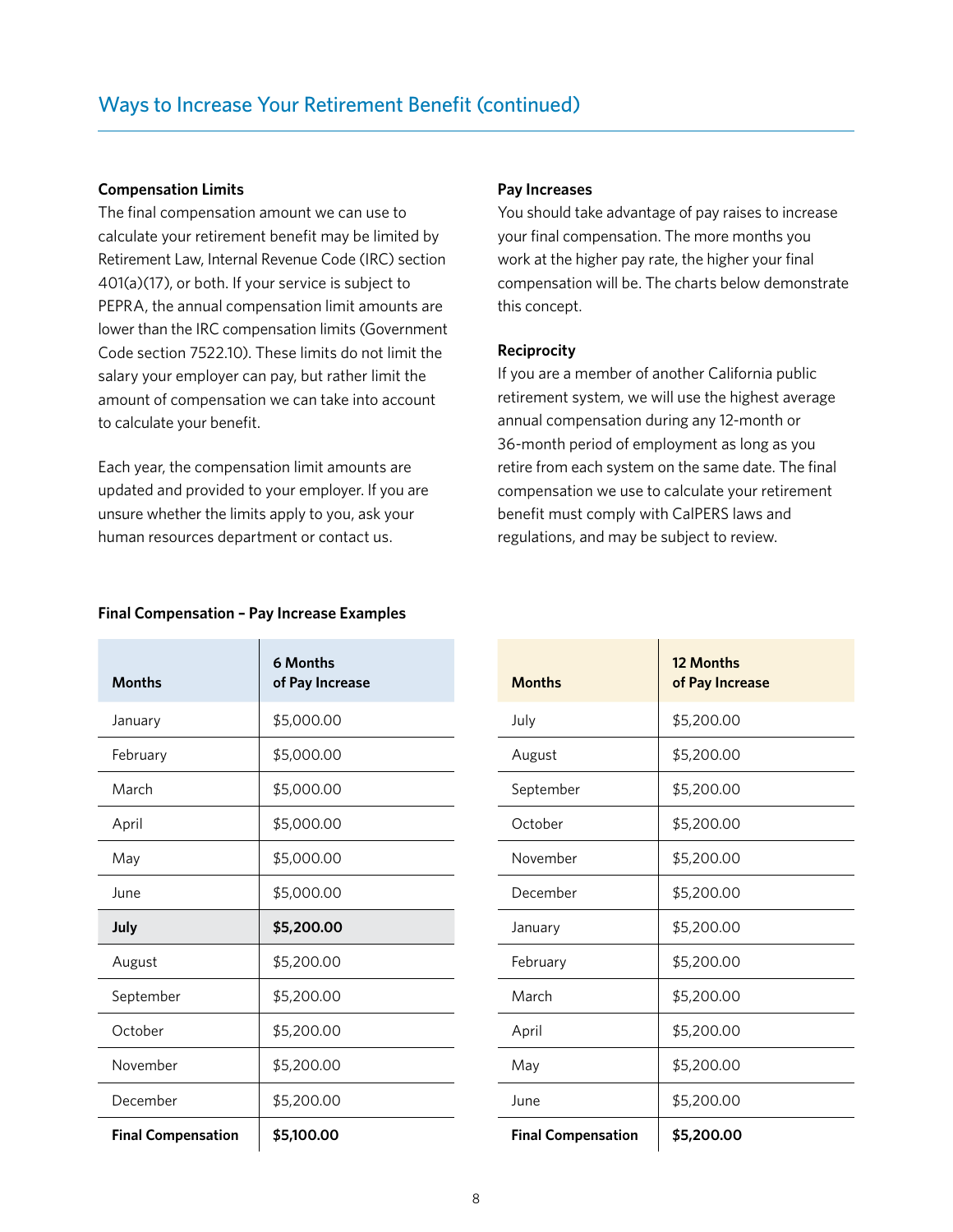## <span id="page-10-0"></span>**Before You Retire**

Should you pass away before retiring, the benefits your loved ones are entitled to receive are based on your membership classifcation, your employer's contract with us, and whether you were eligible to retire. Refer to your member publication or ask your human resources department about your pre-retirement death benefits.

Be sure to keep your beneficiary designation up to date. You can update your beneficiary designation online using your personal myCalPERS account If your beneficiary designation is revoked and there is no designation in effect when you die, benefits will be paid to your **statutory beneficiary**. The list of revocable events and statutory beneficiary order can be found on our website

A **statutory beneficiary** is defined by law rather than designated in a will or on an annuity or life insurance policy.

## **After You Retire**

Benefits may be payable to your named **beneficiary** (or beneficiaries) and eligible **survivor**, should you pass away after you retire. Three types of benefits may be paid to your beneficiaries or survivor. The first two depend on your employer's contract with us, and the last one is chosen by you on your retirement application:

- Lump-sum death benefit
- Survivor continuance
- Retirement payment option

A **beneficiary** is any person you choose to receive either a one-time, lump-sum payment or an ongoing monthly benefit upon your death.

A **survivor** is defned by law You cannot choose a survivor

### **Lump-Sum Death Beneft**

The amount paid ranges from \$500 to \$5,000 and can be paid to one or more beneficiaries. Refer to your Annual Member Statement or ask your human resources department how much your lump-sum death benefit is. If you last worked with another California retirement system that provides a similar benefit, then the CalPERS retired death benefit is not paid

### **Survivor Continuance**

If your employer contracts for this monthly benefit, the amount paid to your survivor is either 25% or 50% of your Unmodified Allowance. You must have an eligible survivor when you retire and that survivor must remain eligible until you die Ask your current or past employer if this benefit applies to you.

You cannot choose your survivor. A survivor is defined by law as:

- A spouse or registered domestic partner who was married or registered to you for at least one year before your service retirement date and continuously until your death. For disability or industrial disability retirement, you only need to be married as of your retirement date and remain married until your death
- If no eligible spouse or domestic partner, your natural or adopted unmarried children under age 18. The benefit would be paid until they marry or turn 18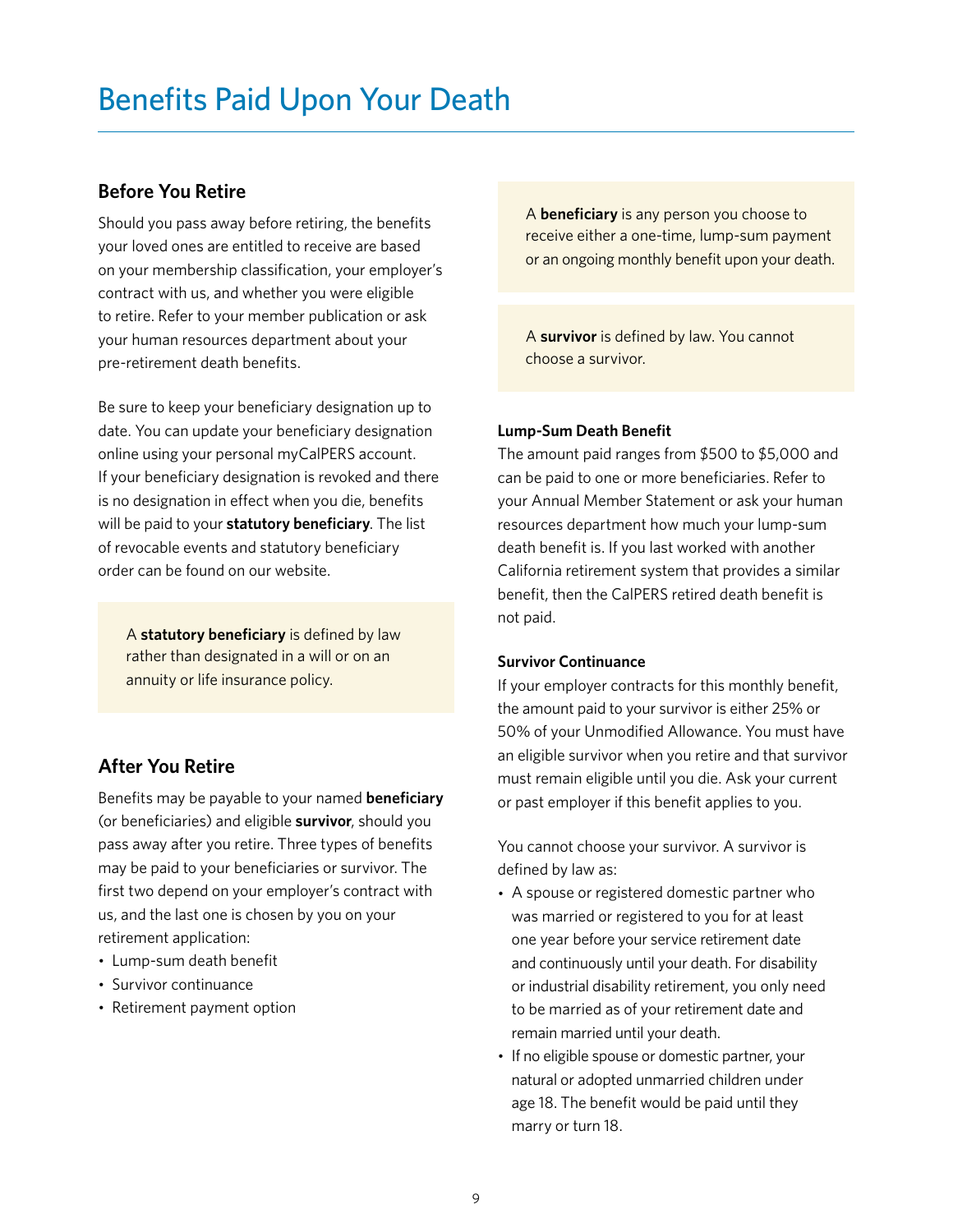- Your unmarried child who was disabled prior to age 18 and whose disability continues without interruption until the disability ends or until marriage
- Qualifying financially dependent parents, if none of the above

If you have more than one employer that contracts for this benefit, we calculate the survivor continuance for each employer and add them to get the total survivor continuance amount

### **Retirement Payment Option**

You choose the benefit paid upon your death when you apply for retirement. You can choose the Unmodifed Allowance for your lifetime only or take a reduction in order to provide a benefit to a beneficiary.

Depending on the option you choose, an actuarial factor based on your age, your beneficiary's age, life expectancies, or amount of contributions is used to determine how much each payment option will cost

If survivor continuance is payable, we first subtract that amount from your Unmodified Allowance and then apply the reduction for your beneficiary. For example, if your survivor continuance benefit is 25%, only the remaining 75% is subject to reduction. Once the reduction is applied, this amount is called the "option portion."

Here's how we calculate the option portion:



As we discuss the diferent payment options, keep in mind that you choose a beneficiary to receive the option portion of your monthly benefit, aside from any survivor continuance portion. And remember, your survivor and beneficiary can be the same person, but they don't have to be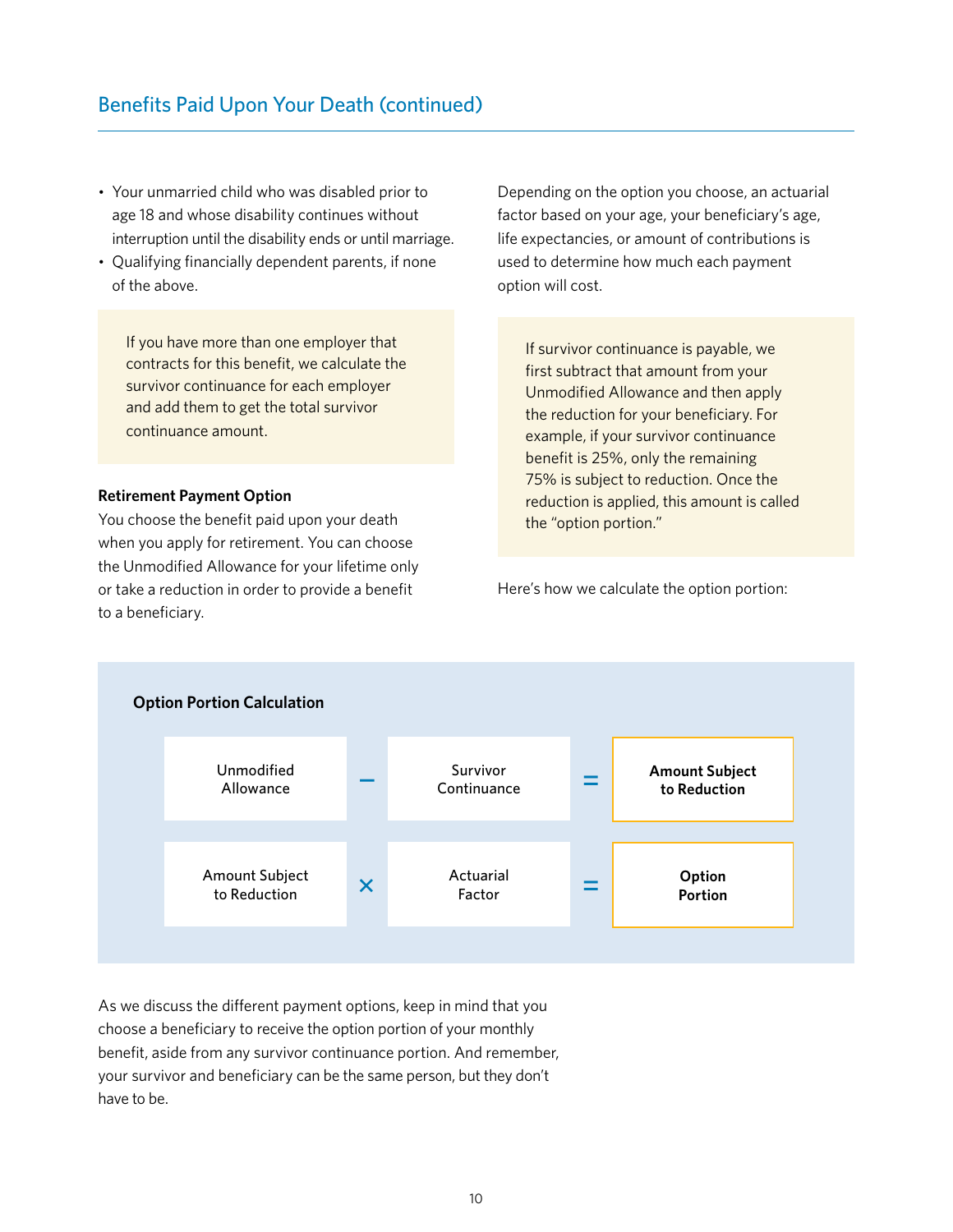# <span id="page-12-0"></span>Retirement Payment Options

### **Unmodified Allowance**

| For You                                                  | <b>For Your Beneficiary</b>                                                                                                    | <b>For Your Survivor</b> |
|----------------------------------------------------------|--------------------------------------------------------------------------------------------------------------------------------|--------------------------|
| Provides the highest monthly<br>allowance paid for life. | There is no continuing monthly benefit<br>to a beneficiary and no return of<br>unused member contributions upon<br>your death. | 25% or 50% if payable    |

### **Return of Remaining Contributions Option 1**

| For You                                                                                               | <b>For Your Beneficiary</b>                                                                                                                                                                                                                                           | <b>For Your Survivor</b> |
|-------------------------------------------------------------------------------------------------------|-----------------------------------------------------------------------------------------------------------------------------------------------------------------------------------------------------------------------------------------------------------------------|--------------------------|
| • Only available if you paid<br>contributions to CalPERS.<br>• Can name one or more<br>beneficiaries. | Does not provide ongoing monthly<br>henefit.<br>• Upon your death, provides a<br>lump-sum payout of any remaining<br>member contributions in your<br>account to one or more named<br>beneficiaries.<br>• If no remaining member<br>contributions, no benefit is paid. | 25% or 50% if payable    |

It takes about 10 years of retirement to totally deplete your contributions, but your monthly benefit continues.

### **100 Percent Beneficiary Option 2**

| For You                                                                                                                                    | <b>For Your Beneficiary</b>                                                                                                                                                                                                                                                                                 | <b>For Your Survivor</b> |
|--------------------------------------------------------------------------------------------------------------------------------------------|-------------------------------------------------------------------------------------------------------------------------------------------------------------------------------------------------------------------------------------------------------------------------------------------------------------|--------------------------|
| • Can name only one beneficiary<br>for an ongoing monthly benefit.<br>• Can name one or more<br>beneficiaries for the lump-sum<br>portion. | • Provides 100 percent of the option<br>portion of your ongoing monthly<br>benefit to your named beneficiary<br>upon your death.<br>• Upon both your deaths, a lump-sum<br>payout of any remaining member<br>contributions in your account will<br>be paid to one or more named<br>secondary beneficiaries. | 25% or 50% if payable    |

It takes about 10 years of retirement to totally deplete your contributions,

but your monthly benefit continues.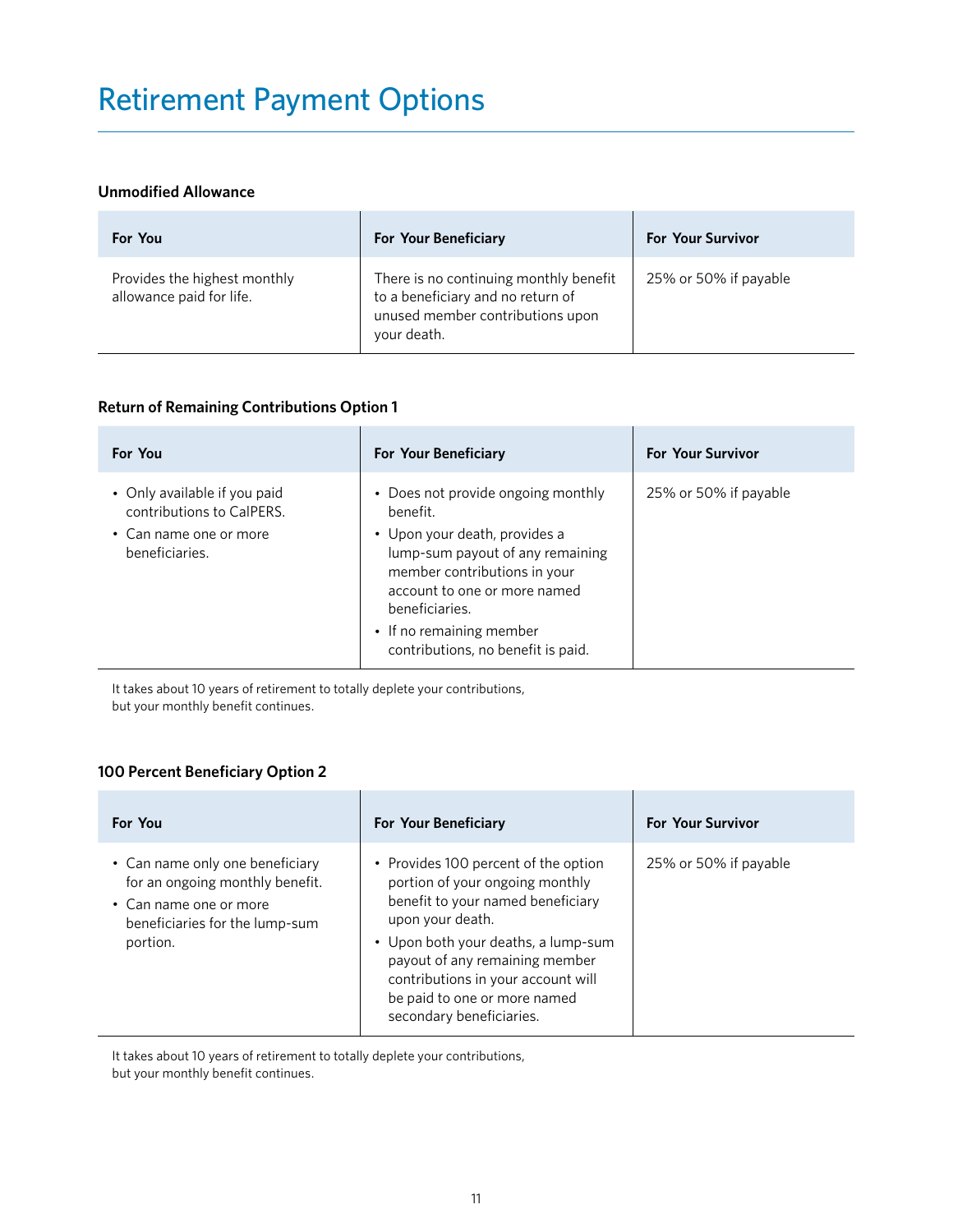### **100 Percent Beneficiary Option 2 with Benefit Allowance Increase**

| For You                                                                                                                                                                           | <b>For Your Beneficiary</b>                                                                                                    | <b>For Your Survivor</b> |
|-----------------------------------------------------------------------------------------------------------------------------------------------------------------------------------|--------------------------------------------------------------------------------------------------------------------------------|--------------------------|
| • Can name only one beneficiary.<br>• If your beneficiary dies before you,<br>or you have another qualifying<br>event, your benefit will increase to<br>the Unmodified Allowance. | Provides 100 percent of the option<br>portion of your ongoing monthly<br>benefit to your named beneficiary<br>upon your death. | 25% or 50% if payable    |

### **50 Percent Beneficiary Option 3**

| For You                                                                                                                                    | <b>For Your Beneficiary</b>                                                                                                                                                                                                                                                                                | <b>For Your Survivor</b> |
|--------------------------------------------------------------------------------------------------------------------------------------------|------------------------------------------------------------------------------------------------------------------------------------------------------------------------------------------------------------------------------------------------------------------------------------------------------------|--------------------------|
| • Can name only one beneficiary<br>for an ongoing monthly benefit.<br>• Can name one or more<br>beneficiaries for the lump-sum<br>portion. | • Provides 50 percent of the option<br>portion of your ongoing monthly<br>benefit to your named beneficiary<br>upon your death.<br>• Upon both your deaths, a lump-sum<br>payout of any remaining member<br>contributions in your account will<br>be paid to one or more named<br>secondary beneficiaries. | 25% or 50% if payable    |

It takes about 10 years of retirement to totally deplete your contributions, but your monthly benefit continues.

### **50 Percent Beneficiary Option 3 with Benefit Allowance Increase**

| For You                                                                                                                                                                           | <b>For Your Beneficiary</b>                                                                                                   | <b>For Your Survivor</b> |
|-----------------------------------------------------------------------------------------------------------------------------------------------------------------------------------|-------------------------------------------------------------------------------------------------------------------------------|--------------------------|
| • Can name only one beneficiary.<br>• If your beneficiary dies before you,<br>or you have another qualifying<br>event, your benefit will increase to<br>the Unmodified Allowance. | Provides 50 percent of the option<br>portion of your ongoing monthly<br>benefit to your named beneficiary<br>upon your death. | 25% or 50% if payable    |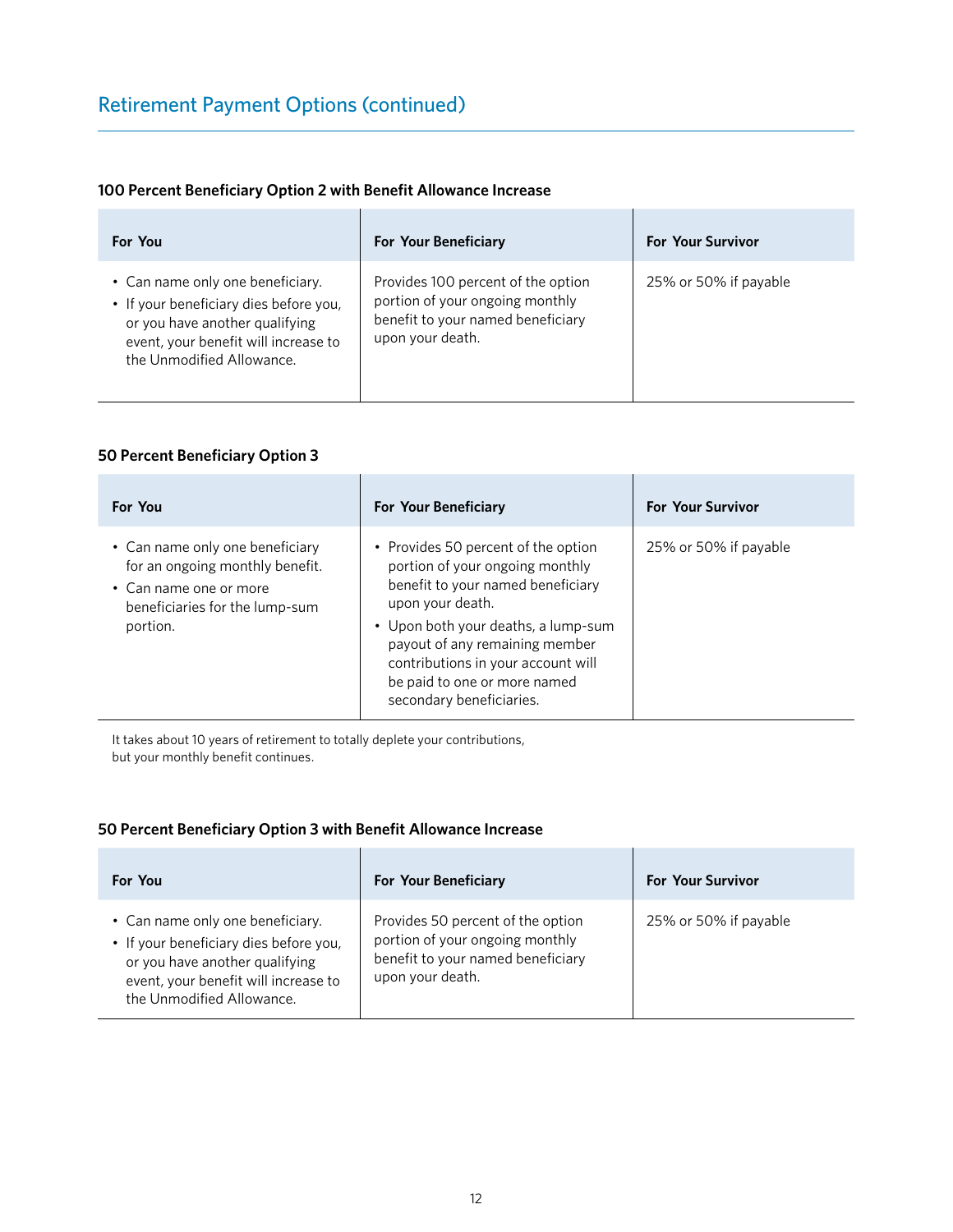### **Flexible Beneficiary Option 4**

| For You                                                                                                                      | <b>For Your Beneficiary</b>                                                                                                                                                       | <b>For Your Survivor</b> |
|------------------------------------------------------------------------------------------------------------------------------|-----------------------------------------------------------------------------------------------------------------------------------------------------------------------------------|--------------------------|
| • Can name one or more<br>beneficiaries.<br>• Can specify a specific dollar<br>or percentage be paid to each<br>beneficiary. | Provides an ongoing monthly benefit of<br>a specific percentage or specific dollar<br>amount of your retirement benefit to<br>one or more named beneficiaries upon<br>your death. | 25% or 50% if payable    |

## **Court-Ordered Payment Options**

If you are required by a court order to designate your nonmember spouse or domestic partner for an ongoing monthly benefit, you can choose one of the following Court-Ordered Community Property Option 4 options for your share of the benefit.

## **Court-Ordered Community Property Option 4 /**

### **Unmodified Allowance**

| For You                                                                                            | <b>For Your Beneficiary</b>                                                                                                                                                                                                | <b>For Your Survivor</b> |
|----------------------------------------------------------------------------------------------------|----------------------------------------------------------------------------------------------------------------------------------------------------------------------------------------------------------------------------|--------------------------|
| For your remaining share, provides<br>you the highest monthly allowance<br>paid for your lifetime. | • Provides an ongoing monthly<br>benefit to your nonmember spouse<br>or domestic partner equal to his or<br>her community property interest.<br>• There is no return of unused<br>member contributions upon<br>your death. | 25% or 50% if payable    |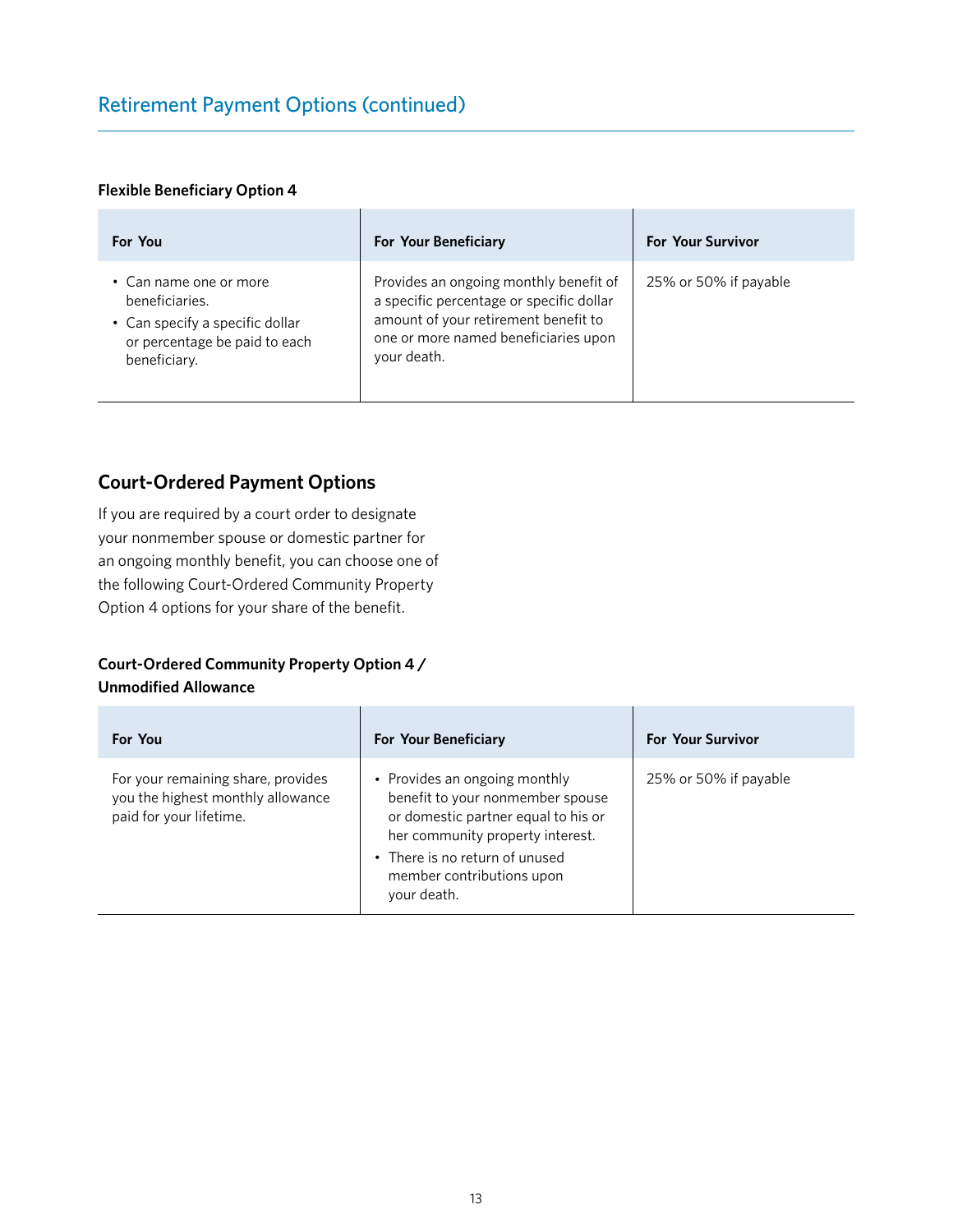## **Court-Ordered Community Property Option 4 / Return of Remaining Contributions Option 1**

| For You                                                                                                                                                   | <b>For Your Beneficiary</b>                                                                                                                                                                                                                                                                                  | <b>For Your Survivor</b> |
|-----------------------------------------------------------------------------------------------------------------------------------------------------------|--------------------------------------------------------------------------------------------------------------------------------------------------------------------------------------------------------------------------------------------------------------------------------------------------------------|--------------------------|
| • Only available if you paid<br>contributions to CalPERS.<br>• Can name one or more<br>beneficiaries for the lump-sum<br>portion of your remaining share. | • Provides an ongoing monthly<br>benefit to your nonmember spouse<br>or domestic partner equal to his or<br>her community property interest.<br>• For your remaining share, provides a<br>lump-sum payout of any remaining<br>member contributions in your<br>account to one or more named<br>beneficiaries. | 25% or 50% if payable    |

It takes about 10 years of retirement to totally deplete your contributions, but your monthly benefit continues.

## **Court-Ordered Community Property Option 4 / Specific Percentage or Specific Dollar Amount**

| For You                                                                                                                                                  | <b>For Your Beneficiary</b>                                                                                                                                                                                                                                                                                                                                      | <b>For Your Survivor</b> |
|----------------------------------------------------------------------------------------------------------------------------------------------------------|------------------------------------------------------------------------------------------------------------------------------------------------------------------------------------------------------------------------------------------------------------------------------------------------------------------------------------------------------------------|--------------------------|
| • Can name one or more<br>beneficiaries for your remaining<br>share.<br>• Can specify a specific dollar<br>or percentage be paid to each<br>beneficiary. | • Provides an ongoing monthly benefit<br>to your nonmember spouse or<br>domestic partner equal to his or her<br>community property interest.<br>• For your remaining share, provides<br>an ongoing monthly benefit of a<br>specific percentage or specific dollar<br>amount of your retirement benefit<br>to one or more named beneficiaries<br>upon your death. | 25% or 50% if payable    |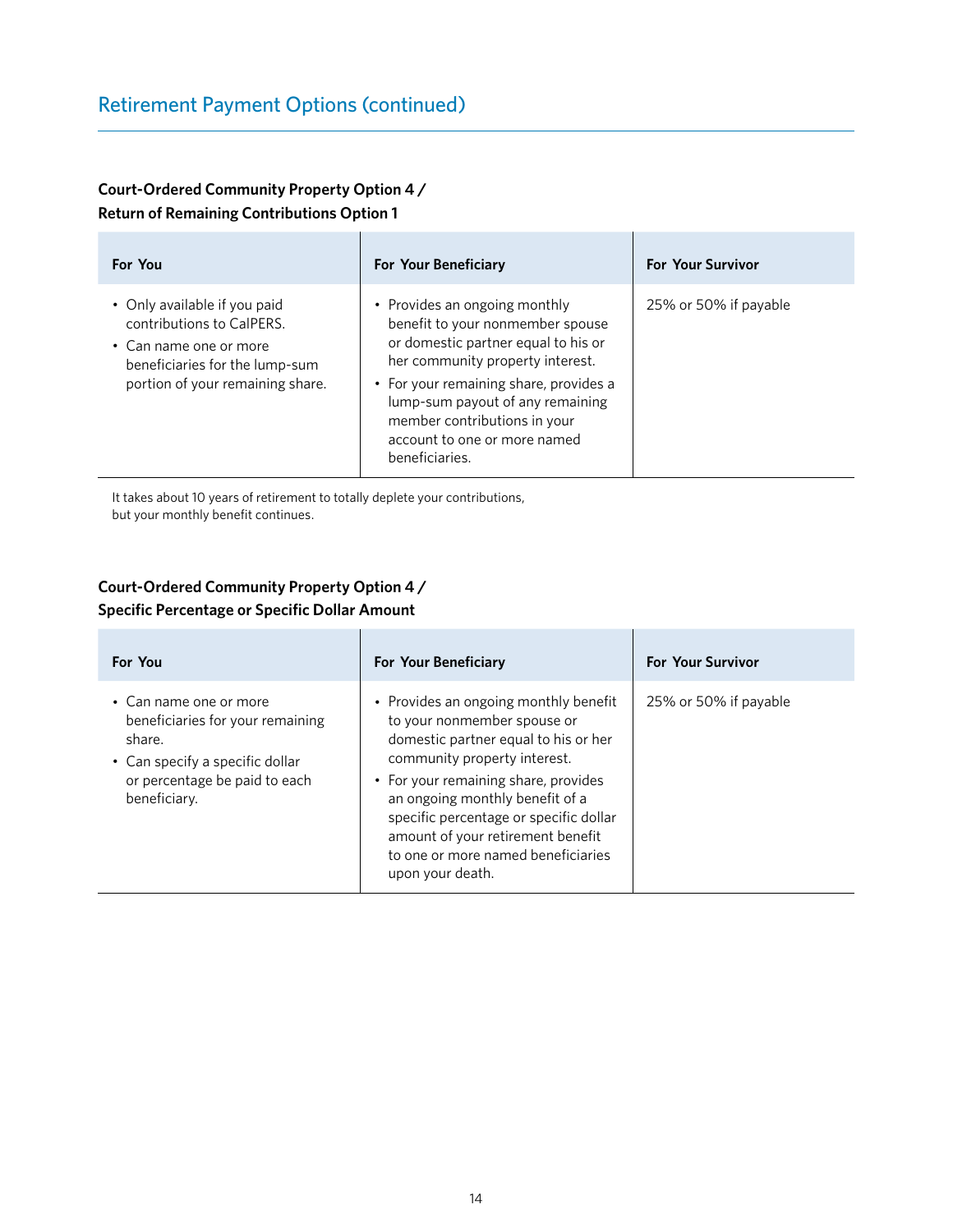# <span id="page-16-0"></span>Sample Retirement Calculation – Classic/Classic

Fred chooses the 100 Percent Beneficiary Option 2 and names his spouse, Maria, as the beneficiary. Because Fred and Maria were married at least one year prior to Fred's retirement date, she is also the eligible survivor for the survivor continuance benefit. How much will Fred and Maria get?\*

### **Fred's Information**

| Birthday:                | 9/15/1966                 |
|--------------------------|---------------------------|
| Spouse:                  | Maria - married 2/14/1994 |
| Retirement date:         | 1/1/2023                  |
| Age at retirement: 56.25 |                           |

| <b>Employer 1</b><br>Employed 12/1/2000-12/1/2020                     | <b>Employer 2</b><br>Employed 1/1/2021-12/31/2022                     |
|-----------------------------------------------------------------------|-----------------------------------------------------------------------|
| Local miscellaneous, 2.5% at 55                                       | State miscellaneous & industrial, 2% at 55                            |
| 3-year final compensation period<br>1/1/2020-12/31/2022<br>\$6,000,00 | 1-year final compensation period<br>1/1/2022-12/31/2022<br>\$6,200.00 |
| Not subject to Social Security offset                                 | Subject to Social Security offset                                     |
| Not contracted for survivor continuance                               | Survivor continuance 25%                                              |
| Earned 20 years of service credit                                     | Earned 2 years of service credit                                      |





\* The data used in this example is hypothetical and is not based on any real-life persons. It's intended to illustrate how multiple employers with different contract provisions affect the overall retirement calculation.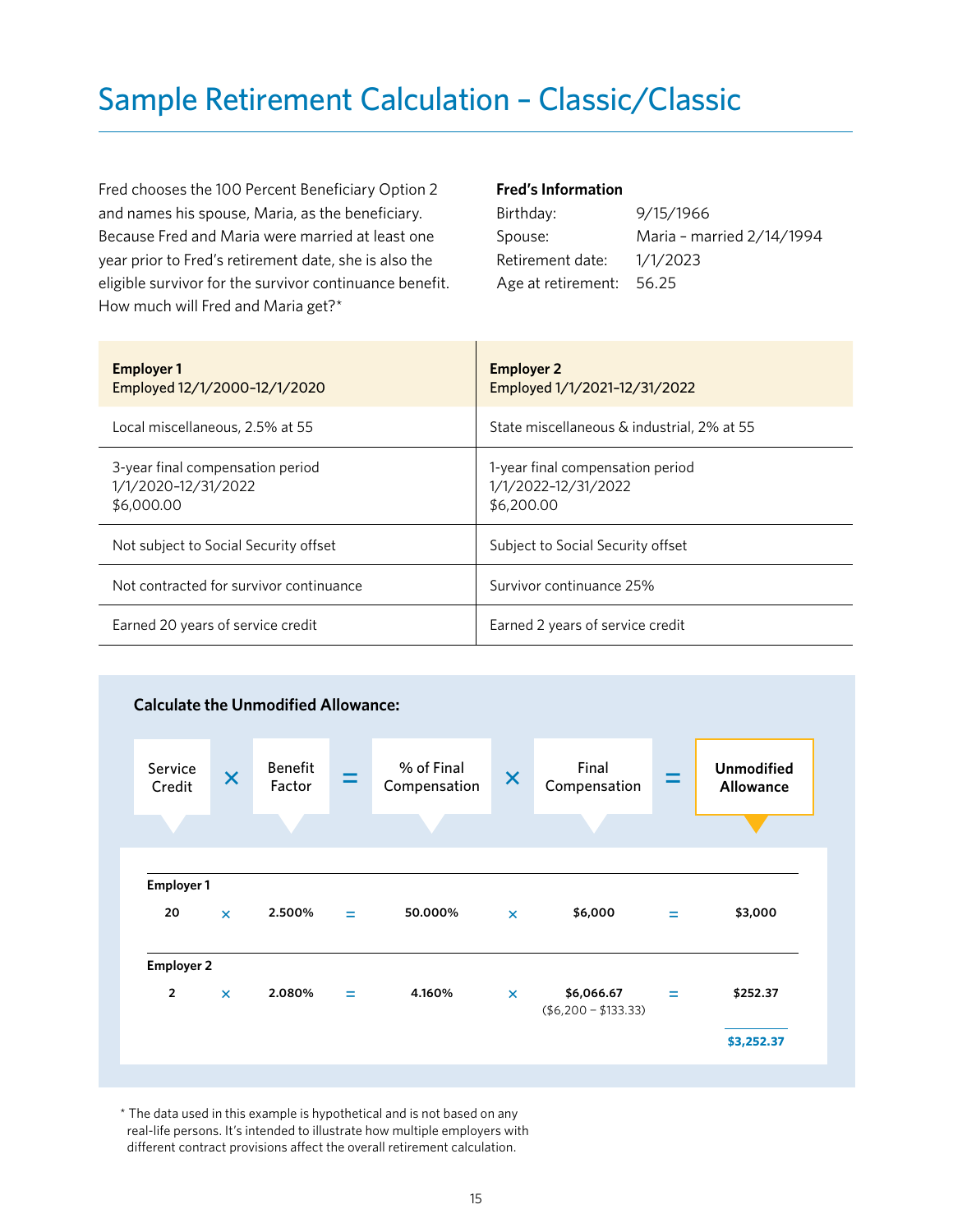# Sample Retirement Calculation – Classic/Classic (continued)



Upon Fred's death, Maria will get the same monthly benefit because she is his eligible survivor and his beneficiary for the 100 Percent Beneficiary Option 2.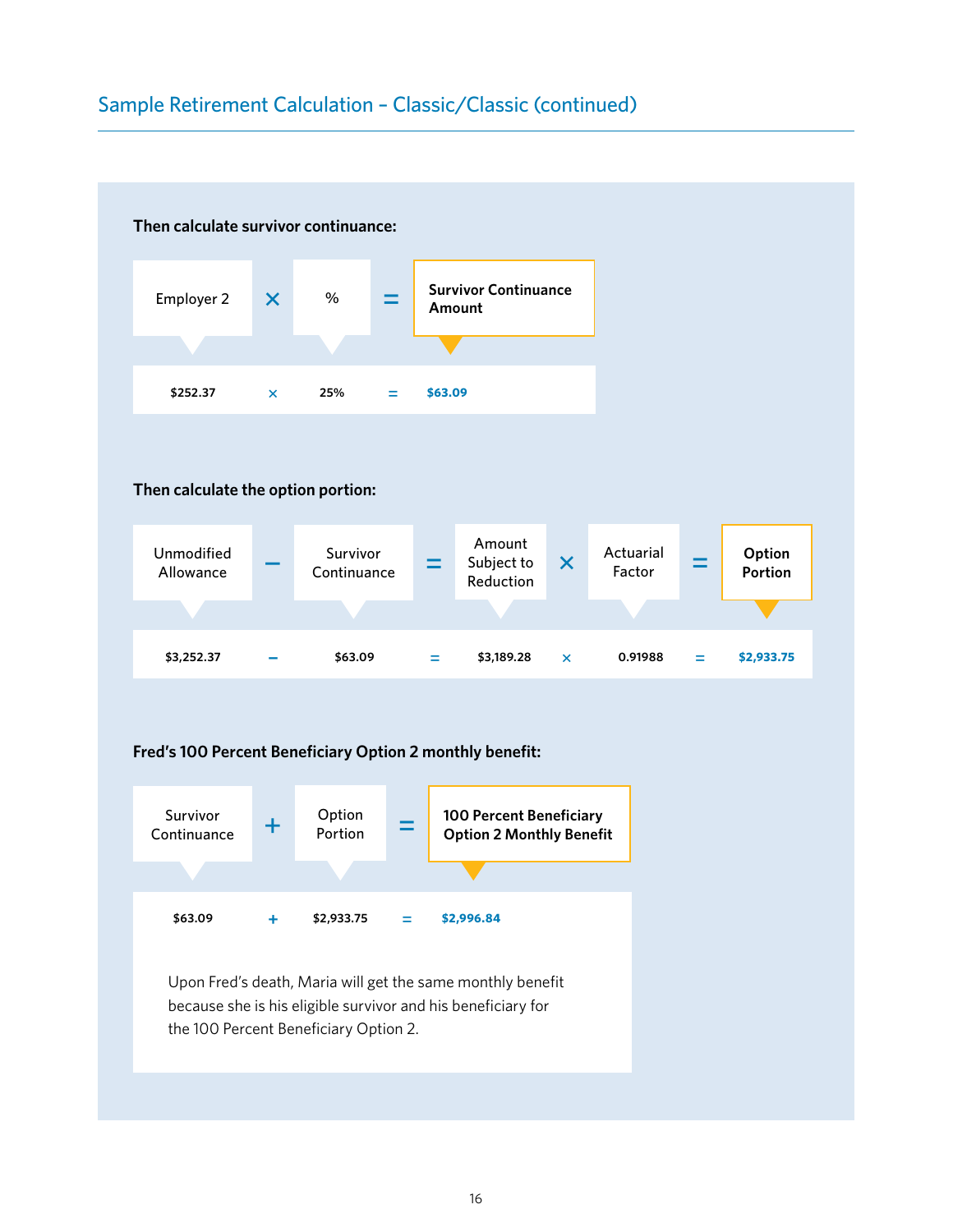# <span id="page-18-0"></span>Sample Retirement Calculation – Classic/PEPRA

Laura chooses the Unmodified Allowance. How much will Laura get at retirement?\*

### **Laura's Information**

| Birthday:          | 7/1/1962 |
|--------------------|----------|
| Retirement date:   | 1/1/2024 |
| Age at retirement: | 62       |

| <b>Employer 1 (Classic)</b><br>Employed 1/1/2002-12/31/2019                       | <b>Employer 2 (PEPRA)</b><br>Employed 1/1/2021-12/31/2023                     |
|-----------------------------------------------------------------------------------|-------------------------------------------------------------------------------|
| State miscellaneous & industrial, 2% at 55                                        | Local miscellaneous, 2% at 62                                                 |
| 1-year final compensation period (classic)<br>12/31/2018-12/31/2019<br>\$4,633,33 | 3-year final compensation period (PEPRA)<br>1/1/2021-12/31/2023<br>\$5,500,00 |
| Subject to Social Security offset                                                 | Not subject to Social Security offset                                         |
| Earned 17 years of service credit                                                 | Earned 3 years of service credit                                              |



\* The data used in this example is hypothetical and is not based on any real-life persons. It's intended to illustrate how multiple employers with different contract provisions affect the overall retirement calculation.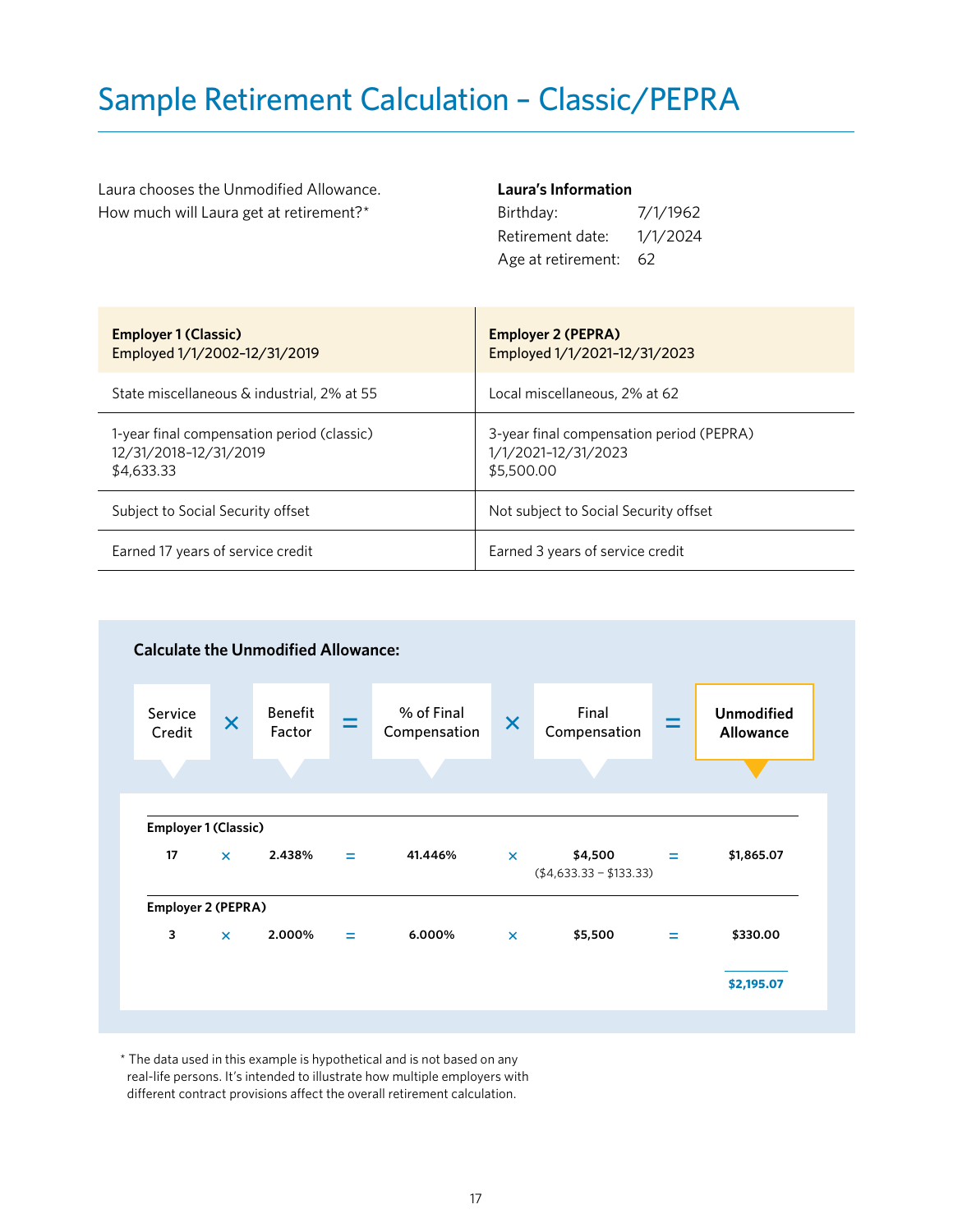# <span id="page-19-0"></span>Choosing a Retirement Date

When choosing your retirement date, keep the following in mind:

- Your retirement date can be any day of the week, even a Saturday or Sunday
- If you leave CalPERS-covered employment and do not submit your retirement application within nine months, the law states that your retirement date can be no earlier than the first of the month we receive your retirement application
- Your retirement date cannot be earlier than your **last day on payroll** for all CalPERS-covered positions. This includes any full-time, part-time, or intermittent positions and any elected or appointed offices for which you have CalPERS membership
- **Cost-of-Living Adjustment (COLA):** Your retirement date affects how soon you can receive a COLA increase. You are eligible to receive your first COLA on May 1 of the second calendar year after your retirement year. For example:

| If your retirement<br>date is | Then you become eligible<br>for COLA on |
|-------------------------------|-----------------------------------------|
| December 31, 2022             | May 1, 2024                             |
| January 1, 2023               | May 1, 2025                             |

• **Reciprocity:** If you have established reciprocity with another California public retirement system, your CalPERS retirement beneft could be based on your highest compensation earned under all systems if you retire from each system on the same day. The final compensation we use to calculate your benefit must comply with CalPERS laws and regulations, and may be subject to review. Refer to the publication *[A Guide to CalPERS](https://www.calpers.ca.gov/docs/forms-publications/change-retirement-systems.pdf)  [When You Change Retirement Systems](https://www.calpers.ca.gov/docs/forms-publications/change-retirement-systems.pdf)* (PUB 16)

If you last worked for the other retirement system and you submit your CalPERS retirement application more than nine months from separation of employment with the other system, the law states that your retirement date cannot be earlier than the first of the month we receive your application.

- **Health, Dental, and Vision Benefts:** Your retirement date must be within 120 days of your last day of employment (see "Health Benefits in Retirement" on page 20)
- **Unused Sick Leave or Educational Leave:** Your retirement date must be within 120 days of your last day of employment for us to include it in your retirement calculation (see "Service Credit" on page 6)
- **Service Credit Purchases:** If you plan to purchase service credit, you must submit a request and elect to purchase the service credit before your planned retirement date. For elections made after January 1, 2020, if the balance is not paid in full prior to retirement, your retirement allowance will be reduced by the actuarial equivalent of the balance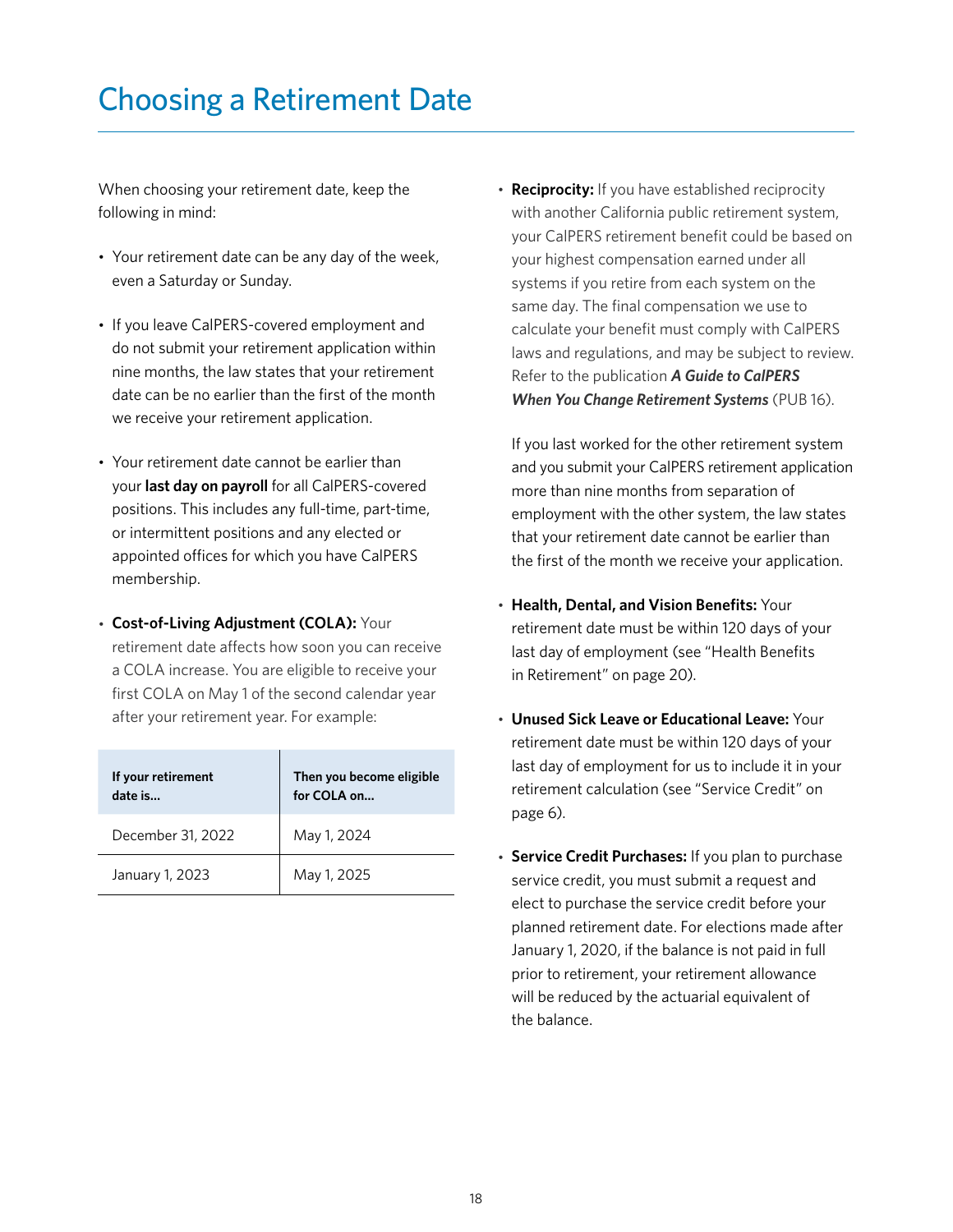## <span id="page-20-0"></span>**Retirement Is More Than a Year Away**

You have two options for generating retirement estimates when you are more than one year from your expected retirement date

The first option is to log in to your myCalPERS account at **[my.calpers.ca.gov](https://my.calpers.ca.gov)** to obtain an estimate that uses data your employer already reported to CalPERS. You can generate a variety of scenarios and save them in myCalPERS for future reference.

The second option is to use the CalPERS Retirement Estimate Calculator on our website at **[www.calpers.ca.gov](https://www.calpers.ca.gov/)** This online calculator allows you to generate multiple estimates with information you provide The estimate will provide only the Unmodified Allowance. You can print but not save estimates produced using this calculator

# **You're Within a Year of Retirement**

When you're within one year of your expected retirement date, you can request up to two CalPERS Estimate Letters in a 12-month period We use your current payroll postings, and the Estimate Letter is reviewed before you receive it to ensure the retirement calculation is correct. We do not project salary increases, special compensation, or anticipated service credit purchases

It's important you know what your estimated retirement allowance will be before you retire and choose a retirement payment option. You only have 30 days from the date your first retirement check is issued to make any changes to your retirement payment option

To request and receive a CalPERS Estimate Letter, you can log in to your myCalPERS account at **[my.calpers.ca.gov](https://my.calpers.ca.gov)** or complete and mail the *[Retirement Allowance Estimate Request](https://www.calpers.ca.gov/docs/forms-publications/retirement-allowance-request.pdf)* form Please allow 30 days for processing once we receive your completed form

# **Community Property Estimates**

If you have a community property claim resolution where a court order requires you to name your former spouse as a beneficiary, you can obtain up to two retirement estimates per year if your projected retirement date is within three years

If you have an outstanding community property claim on your account, we cannot provide an estimate of your future benefits until the claim is resolved

You can find the **Community Property** *[Retirement Allowance Estimate Request](https://www.calpers.ca.gov/docs/forms-publications/community-property-allowance-estimate.pdf)* form in the Forms & Publications area on our website at **[www.calpers.ca.gov](https://www.calpers.ca.gov/)** Please allow 60 days for processing once we receive your completed form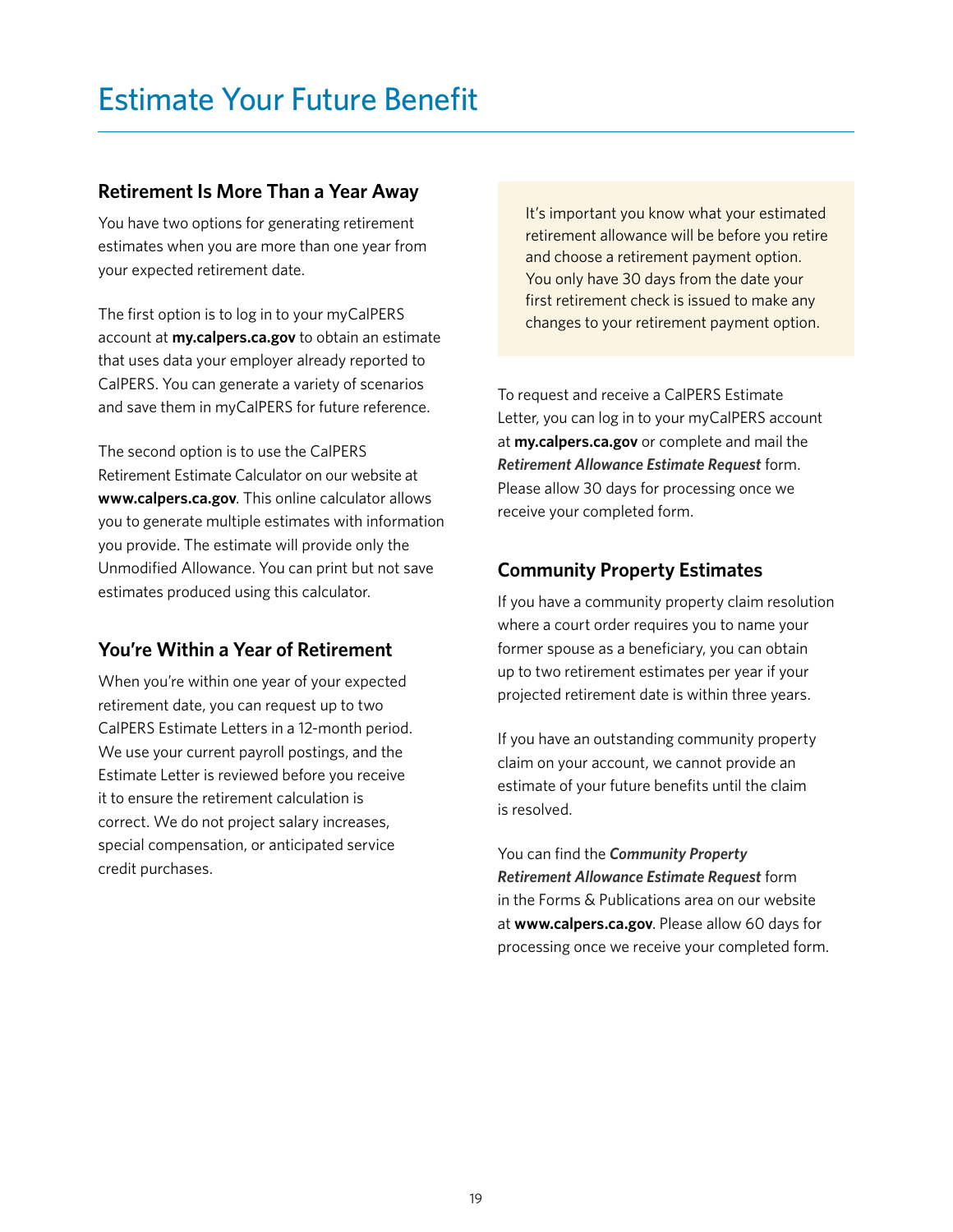# <span id="page-21-0"></span>**Health Benefits in Retirement**

## **Eligibility Requirements**

You will be eligible for a CalPERS-administered health plan as a retiree if you meet all the following criteria:

- You are eligible for health coverage upon separation of employment
- You retire from an employer (and bargaining group, if applicable) that contracts for health benefits through CalPERS.
- You receive a monthly CalPERS retirement allowance
- You retire within 120 days of the date of your separation from employment

Your spouse or registered domestic partner will be eligible for a continuing health benefit after your death as long as they receive an ongoing monthly benefit, as either a survivor or beneficiary.

State of California and California State University (CSU) employees who receive a monthly CalPERS retirement allowance and who retire within 120 days of separation from employment are eligible for dental and vision benefits. If you are a State of California or CSU employee, please refer to **[www.calpers.ca.gov](https://www.calpers.ca.gov/)** for more information

# **Transitioning From Active to Retired Health Coverage**

If you are enrolled in a CalPERS health plan, your health coverage generally continues automatically into retirement if your permanent separation date and retirement date are within 30 days of each other If you don't want your health coverage to continue, you may decline automatic enrollment by either:

- Submitting a *[Health Benefts Plan Enrollment](https://www.calpers.ca.gov/docs/forms-publications/health-benefits-enrollment-form.pdf)* form to your employer before you retire, or
- Declining health coverage on your retirement application

If your permanent separation date and retirement date are between 31 and 120 days apart, your health coverage does not automatically continue To re-enroll, you must either:

- Submit a written request to CalPERS within 60 days of your retirement date, or
- Enroll during Open Enrollment

# **Coordinating CalPERS Health Coverage With Medicare**

If you and your dependents are enrolled in a CalPERS Basic health plan when you retire and you qualify for Medicare, you must enroll in Medicare Parts A and B. You must provide your Medicare information to CalPERS and then transfer to a CalPERS Medicare health plan to continue CalPERS coverage. Please contact the Social Security Administration to find out if you qualify for Medicare Parts A and B

Be sure to read our CalPERS *[Medicare Enrollment](https://www.calpers.ca.gov/docs/forms-publications/medicare-enrollment-guide.pdf)*  [Guide](https://www.calpers.ca.gov/docs/forms-publications/medicare-enrollment-guide.pdf) for more detailed information. If you have questions about Medicare, Medicare premiums, enrollment or eligibility, contact the Social Security Administration at (800) 772-1213 or TTY (800) 325-0778 or visit their website at **[www.ssa.gov](https://www.ssa.gov/)**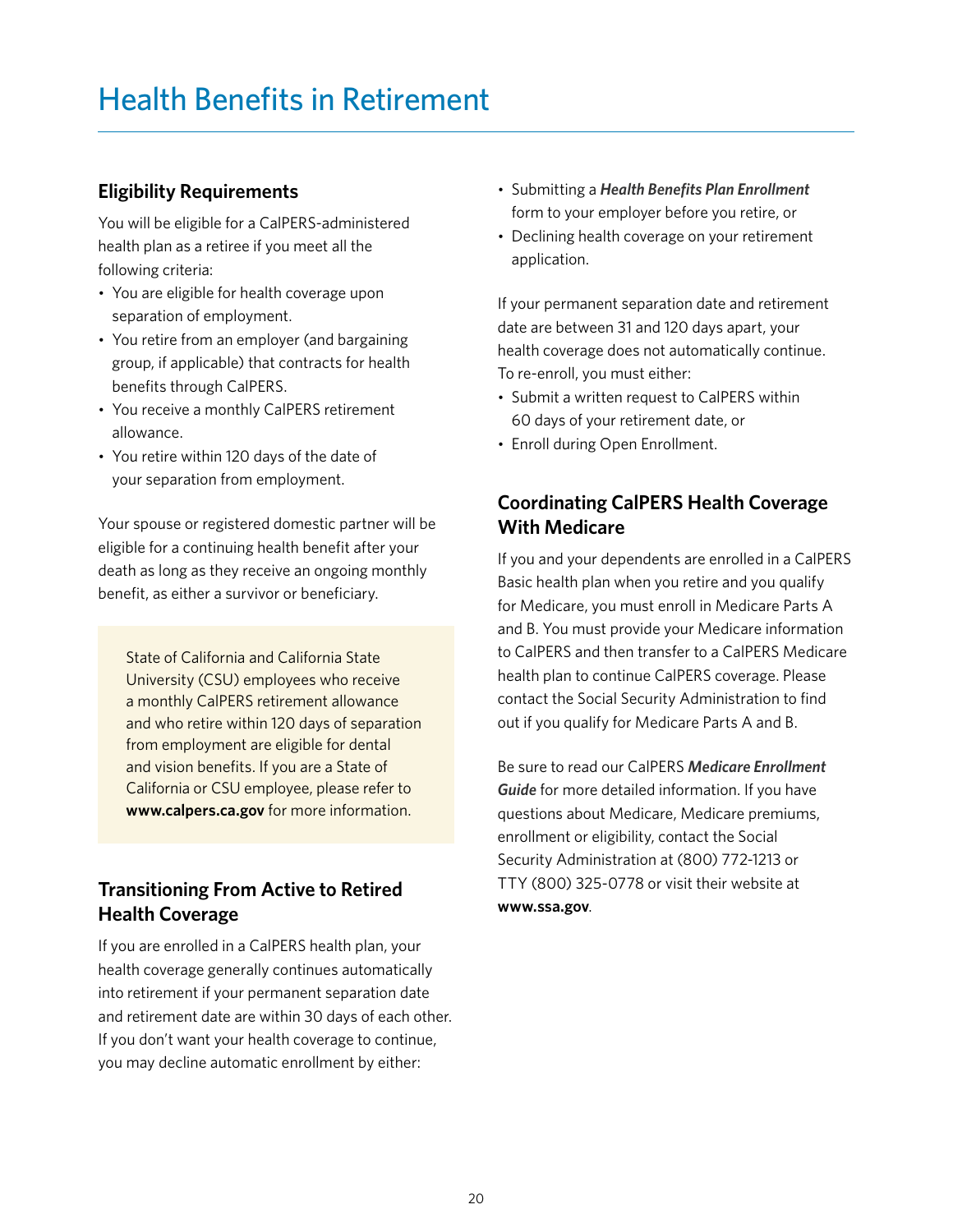## <span id="page-22-0"></span>**If You Become Disabled**

If you become disabled and can no longer perform the duties of your job, you may qualify for disability retirement or industrial disability retirement. Learn about the eligibility requirements in our publication *[A Guide to Completing Your CalPERS Disability](https://www.calpers.ca.gov/docs/forms-publications/disability-retirement-pub.pdf)  [Retirement Election Application](https://www.calpers.ca.gov/docs/forms-publications/disability-retirement-pub.pdf)* (PUB 35)

## **Power of Attorney**

A CalPERS special power of attorney allows you to designate a representative or agent, known as your attorney-in-fact, to conduct your retirement affairs. Should you become unable to act on your own behalf, your designated attorney-in-fact will be able to perform important duties concerning your CalPERS business, such as address changes, federal or state tax withholding elections, and retirement benefit elections.

The CalPERS special power of attorney is specifically designed for use by active and retired CalPERS members and beneficiaries. You may already have a power of attorney set up through another resource; however, it may not address your CalPERS retirement benefits. For more information, review the publication *[A Guide to the CalPERS Special Power](https://www.calpers.ca.gov/docs/forms-publications/special-power-attorney-pub.pdf)  [of Attorney](https://www.calpers.ca.gov/docs/forms-publications/special-power-attorney-pub.pdf)* (PUB 30)

# **Emergency Retirement**

If you are terminally ill, facing imminent death, or are about to have surgery, please call us toll free at **888 CalPERS** (or **888**-225-7377) to discuss what options are available to you

# **Divorce, Legal Separation, or Termination of Domestic Partnership**

If you have a community property claim on your retirement account, a hold is placed on your account and benefits are held until the claim is resolved. We recommend that you resolve the claim before you retire to avoid possible delays in processing your retirement benefits. However, you should not wait to submit your retirement application. Waiting to apply for retirement may affect the retirement date and other benefits you are entitled to receive.

For more information, review the publication *[A Guide](https://www.calpers.ca.gov/docs/forms-publications/community-property.pdf)  [to CalPERS Community Property](https://www.calpers.ca.gov/docs/forms-publications/community-property.pdf)* (PUB 38A) If you are unsure whether your claim has been resolved or have questions about your court order or your benefts, please call us toll free at **888 CalPERS** (or **888**-225-7377)

# **Temporary Annuity**

Temporary annuity is additional monthly income you may choose to enhance your CalPERS pension A temporary annuity benefit is funded through a lifetime reduction of your monthly retirement allowance. The type of temporary annuity you are eligible for depends on your CalPERS membership date. For more information, review the publication *[A Guide to Your CalPERS Temporary Annuity](https://www.calpers.ca.gov/docs/forms-publications/temporary-annuity.pdf)* (PUB 13)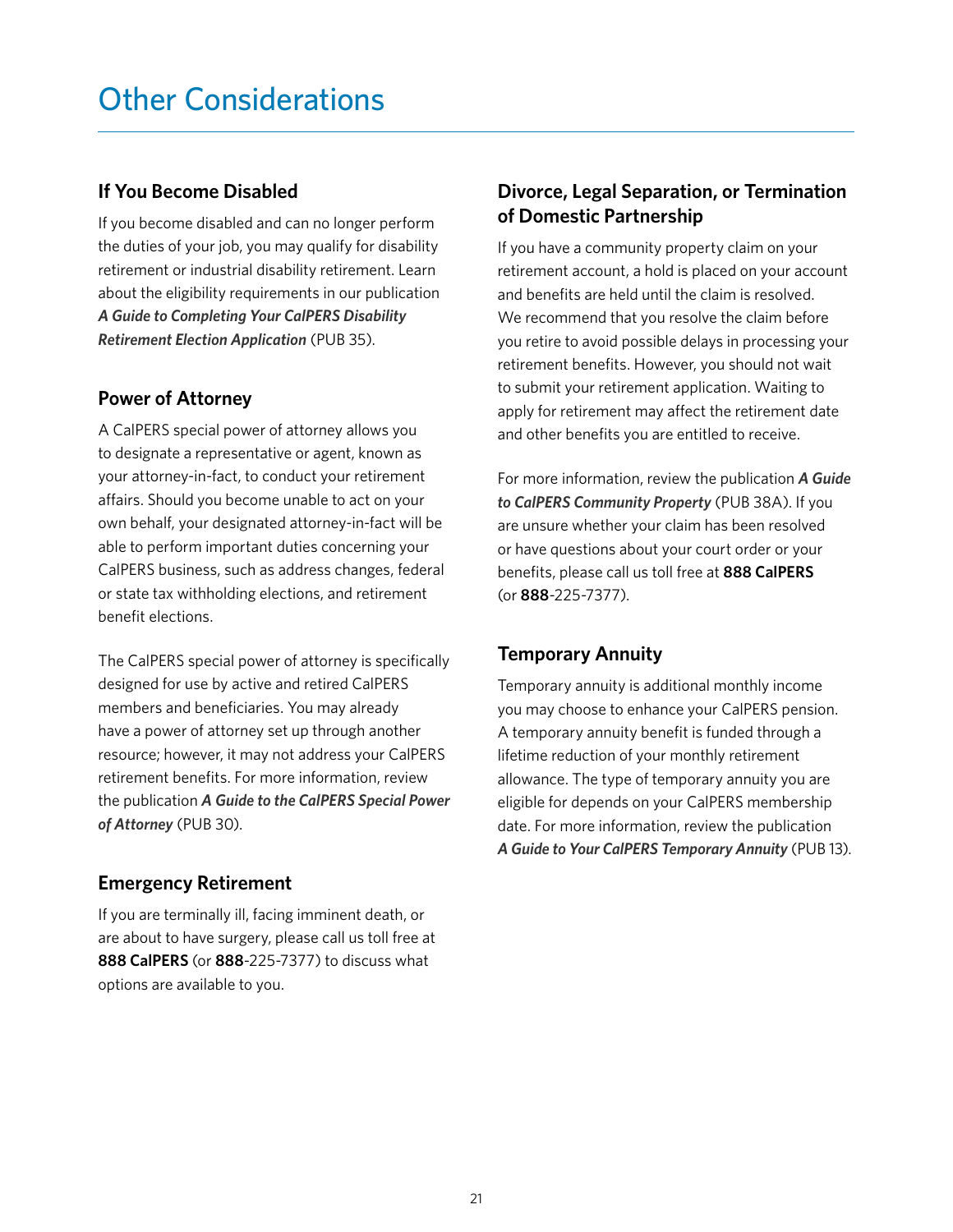## **Internal Revenue Code (IRC) Section 415(b) Retirement Beneft Limit**

IRC section 415(b) places a dollar limit on the annual retirement benefit you can receive from CalPERS, a tax-qualified pension plan. This dollar limit is set and adjusted each year by the Internal Revenue Service We determine if your benefit is subject to this limit when you retire

If your retirement benefit must be limited under section 415(b), you may be enrolled in the IRC section 415(b) Replacement Benefit Plan, an employer-funded plan, if eligible. If your membership date is prior to January 1, 2013, the CalPERS Replacement Benefit Plan provides a replacement benefit that will, to the extent possible, make up the amount your CalPERS benefit is limited.

For more information, see the IRC section 415(b) *[Replacement Beneft Plan Fact Sheet](https://www.calpers.ca.gov/docs/forms-publications/irc-415b-fact-sheet.pdf)* on our website at **[www.calpers.ca.gov](https://www.calpers.ca.gov/)**

### **How We Report Your Pension Income**

Service and disability retirement are fully taxable Only industrial disability retirement is free from taxation under certain criteria

If you have after-tax contributions on your account when you retire, a portion of your annual income will be tax-free. CalPERS uses the Simplified Method tables in Internal Revenue Service Publication 575 to determine and report the tax-free portion of your retirement allowance

## **Beneft Forfeiture for Felony Convictions**

Under the California Public Employees' Pension Reform Act, if you are convicted of a felony by a state or federal trial court in connection with your official job duties, in pursuit of the office or appointment, or in connection with obtaining salary, disability, service retirement, or other benefits, you will forfeit all of your accrued rights and benefits after the commission of the felony and you will no longer be eligible to accrue further benefits with CalPERS, effective on the date of conviction (Government Code sections 7522.72 and 7522.74).

For more information, refer to the *[Forfeiture](https://www.calpers.ca.gov/docs/forms-publications/fact-sheet-forfeiture-of-benefits.pdf)  [of Benefts Fact Sheet](https://www.calpers.ca.gov/docs/forms-publications/fact-sheet-forfeiture-of-benefits.pdf)* on our website at **[www.calpers.ca.gov](https://www.calpers.ca.gov/)**

## **Working After You Retire**

If you retire and then want to return to work for a CalPERS-covered employer, you may do one of the following:

- Work as a **retired annuitant**, or
- Come out of retirement and return to active service

**Retired annuitants** are retirees who work for a CalPERS-covered employer as a temporary employee. Retired annuitants receive a paycheck from the employer and continue to receive a retirement allowance from CalPERS

There are rules and restrictions related to both options. Before accepting any position, read the publications *[A Guide to CalPERS Employment After](https://www.calpers.ca.gov/docs/forms-publications/employment-after-retirement.pdf)  [Retirement](https://www.calpers.ca.gov/docs/forms-publications/employment-after-retirement.pdf)* (PUB 33) and/or *[A Guide to CalPERS](https://www.calpers.ca.gov/docs/forms-publications/reinstatement-retirement.pdf)  [Reinstatement From Retirement](https://www.calpers.ca.gov/docs/forms-publications/reinstatement-retirement.pdf)* (PUB 37) regarding the requirements and limitations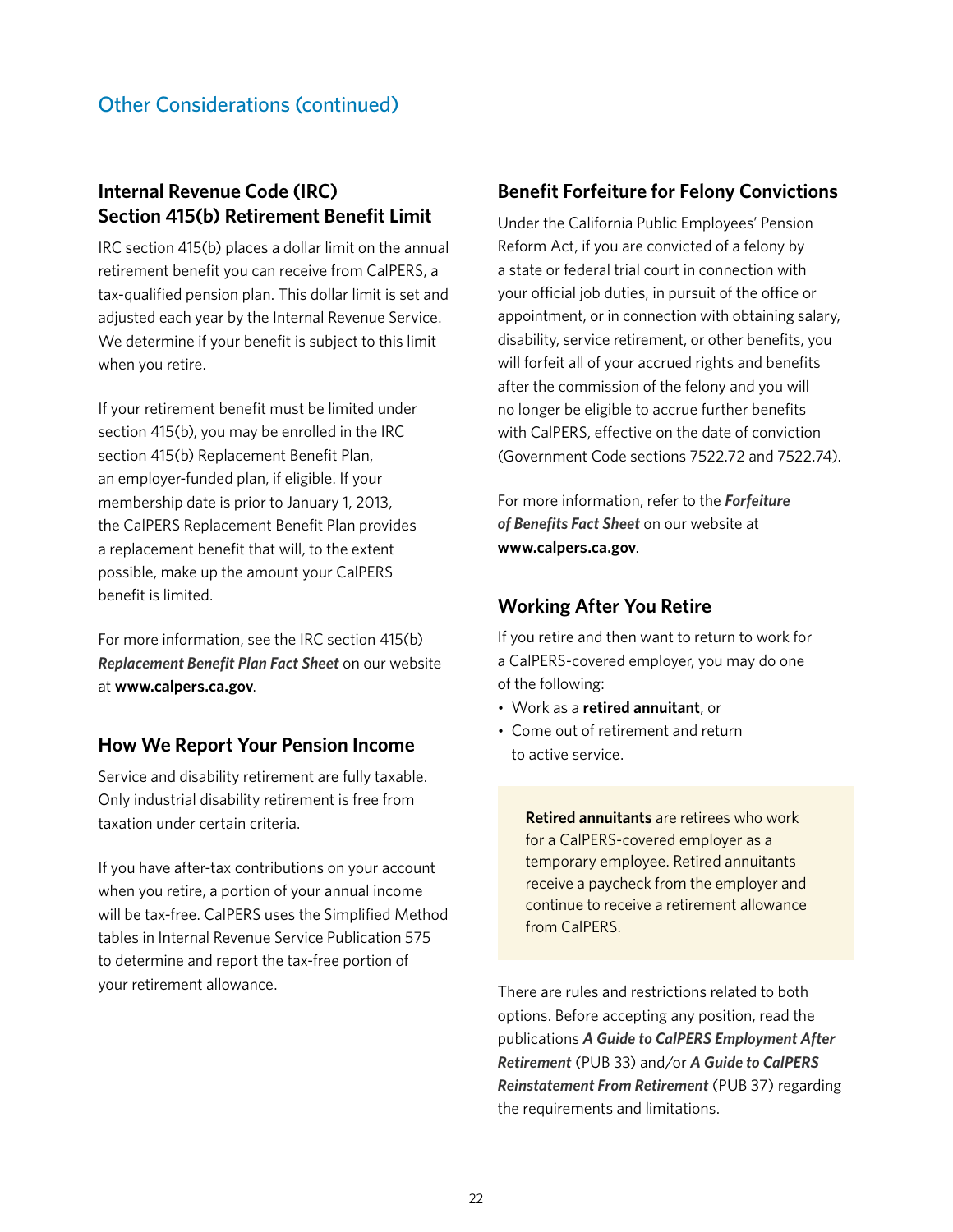## <span id="page-24-0"></span>**Key Steps to Prepare**

As you plan for your retirement and get ready to submit your retirement application, use the following checklist as a reminder of what you need to consider. You can find a detailed checklist with links to all our retirement planning resources at **[www.calpers.ca.gov/retirementchecklist](https://www.calpers.ca.gov/page/active-members/retirement-benefits/service-disability-retirement/retirement-planning-checklist)**

- □ Create my personal myCalPERS account **at [my.calpers.ca.gov](https://my.calpers.ca.gov).**
	- $\square$  Request a CalPERS Estimate Letter 12 months prior to retirement
- □ Review my recent Annual Member **Statement for accuracy.**
- ¨ **Contact CalPERS if I have an unresolved community property claim.**

 $\square$  I have resolved my community property claim

- ¨ **Establish reciprocity if I am a member with another retirement system.** 
	- $\square$  I have established reciprocity.
- ¨ **Watch retirement education webinars and videos at [www.youtube.com/calpers.](https://www.youtube.com/calpers)**
- ¨ **Attend member education classes.**  Attending a class is recommended if you would like a half-hour or one-hour retirement counseling appointment
- □ **Read CalPERS member publications at [www.calpers.ca.gov](https://www.calpers.ca.gov/).**
- ¨ **Contact my credit union, employee organization, or insurance plan and ask if payroll deductions can continue into retirement.**
- □ Call CalPERS Long-Term Care at **(800) 982-1775 and ask how premium deductions continue into retirement.**
- ¨ **Fill out dental and vision enrollment forms so my employer can process my enrollment (State of California/CSU only) 30 to 60 days prior to retirement.**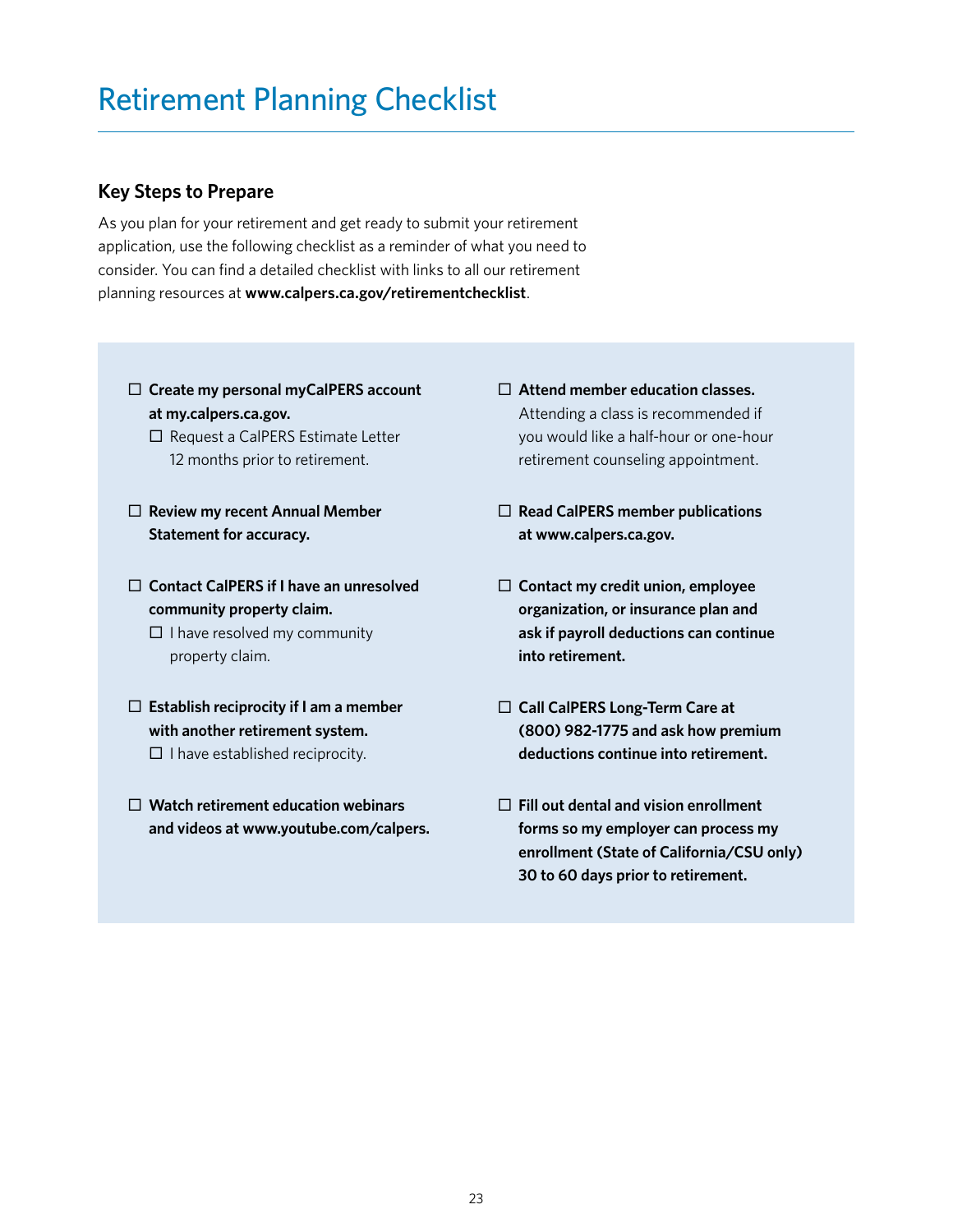## <span id="page-25-0"></span>**Submit Your Retirement Application**

You can apply for retirement up to 120 days before your retirement date. We recommend you submit your application early to ensure timely payment You can apply online, by mail, or in person:

- Log in to your personal myCalPERS account and apply online at **[my.calpers.ca.gov](https://my.calpers.ca.gov)**
- Send in your completed and notarized retirement application along with any other applicable forms Refer to *[A Guide to Completing Your CalPERS](https://www.calpers.ca.gov/docs/forms-publications/service-retirement-election-app.pdf)  [Service Retirement Election Application](https://www.calpers.ca.gov/docs/forms-publications/service-retirement-election-app.pdf)* (PUB 43) for the application form and instructions
- Visit your nearest Regional Office. One of our representatives can review your online or paper application and witness your and your spouse's or domestic partner's signatures in lieu of a notary

Be sure to keep a copy of all forms and supporting documents for your records and future reference

**You must submit your application within nine months of your permanent separation date to receive the retirement date of your choice.** If your application is received more than nine months after your permanent separation date, the law states that your retirement date cannot be earlier than the first of the month we receive your application

**If you are also a member of another public retirement system in California, you must apply for retirement with each system separately.** 

Contact the other public retirement system to determine their requirements and time frames to apply for retirement

If you last worked for the other retirement system and you submit your CalPERS retirement application more than nine months from separation of employment with the other system, the law states that your retirement date cannot be earlier than the first of the month we receive your application. For full reciprocal benefits to apply, your retirement date must be the same with both systems. Review the publication *[A Guide to CalPERS When You Change](https://www.calpers.ca.gov/docs/forms-publications/change-retirement-systems.pdf)  [Retirement Systems](https://www.calpers.ca.gov/docs/forms-publications/change-retirement-systems.pdf)* (PUB 16) for more information

**Important!** Separation from employment alone is not considered retirement — you must submit a retirement election application to complete the retirement process

You must stop working in all CalPERS-covered employment before your retirement date, including all full-time and part-time positions and any elected or appointed offices for which you have CalPERS membership.

It's your responsibility to inform every CalPERS employer of your planned retirement date so each employer can submit permanent separation information on your behalf. If your employer does not submit separation information to us and you continue working, you may be considered unlawfully employed This unlawful employment can result in termination of your retirement allowance and require you to repay overpaid retirement benefits.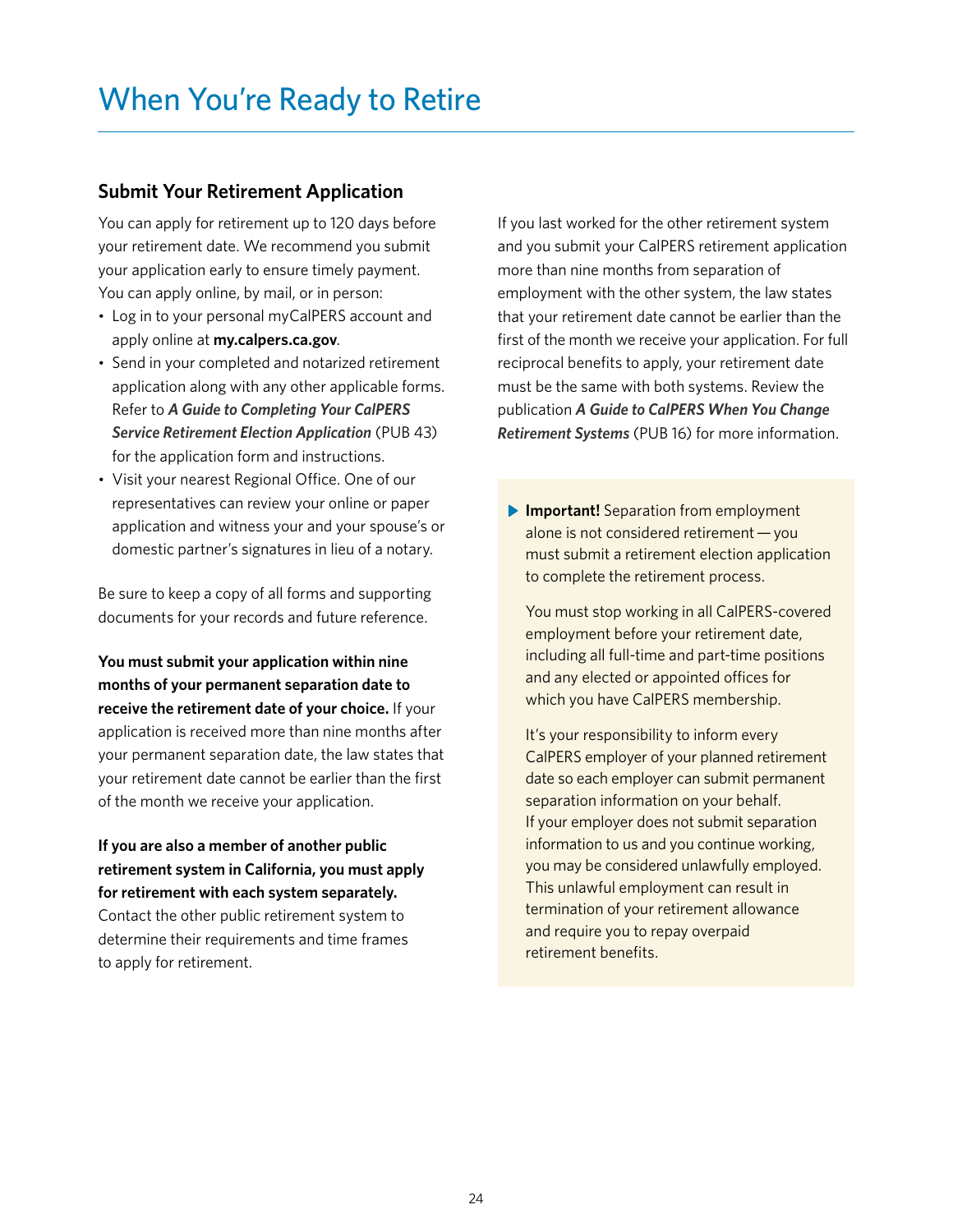## <span id="page-26-0"></span>**Retirement Payment Schedule**

We pay in arrears and your first retirement check is typically paid within 45 days of your retirement date, or within 45 days of when you submit your application if submitted after your retirement date

## **Retirement Payment Method**

You can have your retirement check deposited directly to your bank account. If you submit direct deposit information with your retirement application, your direct deposit is typically efective with your first retirement payment. We send funds for direct deposit on the first of each month. Your financial institution determines when your direct deposit funds are available

Once you're retired, you can manage your payment method through your myCalPERS account

# **Canceling or Changing Your Retirement Application**

By law, you have **30 days from the date your**  first retirement benefit check is issued to:

- Change your retirement payment option
- Change your lifetime beneficiary
- Change your retirement date
- Cancel or make changes to your retirement application

When you choose a retirement payment option, your choice becomes irrevocable after 30 days from the date your first retirement check is issued, unless you have a qualifying event. Before you make your decision, it's important you understand the limits to changing your retirement payment option or beneficiaries.

For more information about qualifying events, please refer to the publication *Changing Your Beneficiary or [Monthly Beneft After Retirement](https://www.calpers.ca.gov/docs/forms-publications/changing-beneficiary-after-retirement.pdf)* (PUB 98)

## **Adjustments to Your Retirement Beneft**

Your retirement benefit is calculated using the payroll and service on your account as of your retirement date. It's normal for additional payroll, including sick leave, to come in after we've processed your initial benefit. This means your First Payment Acknowledgment letter, Account Detail sheet, and monthly benefit may be lower than what you were expecting until final payroll shows on your account.

Adjustments to your retirement benefit take up to four months to process and are retroactive to your retirement date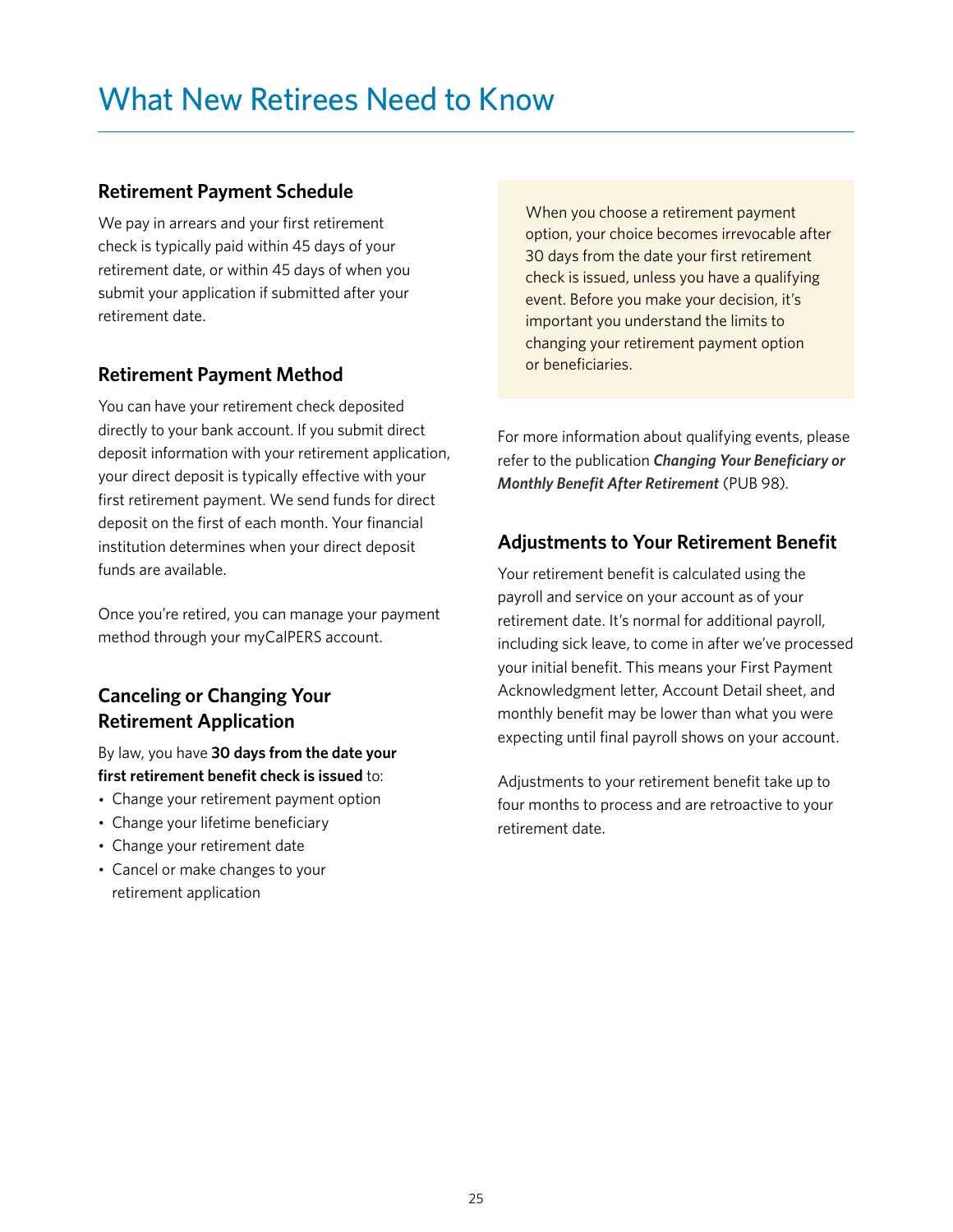# <span id="page-27-0"></span>How to Contact Us

### **Find Us Online**

#### **[www.calpers.ca.gov](https://www.calpers.ca.gov/)**

Learn about your benefits and subscribe to email alerts. You'll also find all our publications and forms.

#### **[my.calpers.ca.gov](https://my.calpers.ca.gov)**

Log in to access your account information or send us a secure message

**[news.calpers.ca.gov](https://news.calpers.ca.gov/)** Stay up to date on CalPERS news that matters to you.

### **Call Us**

Our offices are open Monday through Friday, 8:00 a.m. to 5:00 p.m. We're closed on state holidays.

Toll free: **888 CalPERS** (or **888**-225-7377) TTY: (877) 249-7442 Fax: (800) 959-6545 International Calls: +1 916-795-3000

**¿Hablas Español?** Para servicio en español marque: **888 CalPERS** (o **888**-225-7377)

### **Write to Us**

**California Public Employees' Retirement System** Retirement Benefit Services Division P.O. Box 942711 Sacramento, California 94229-2711

## **Experience CalPERS Through Social Media**

Connect with us to get the latest CalPERS news

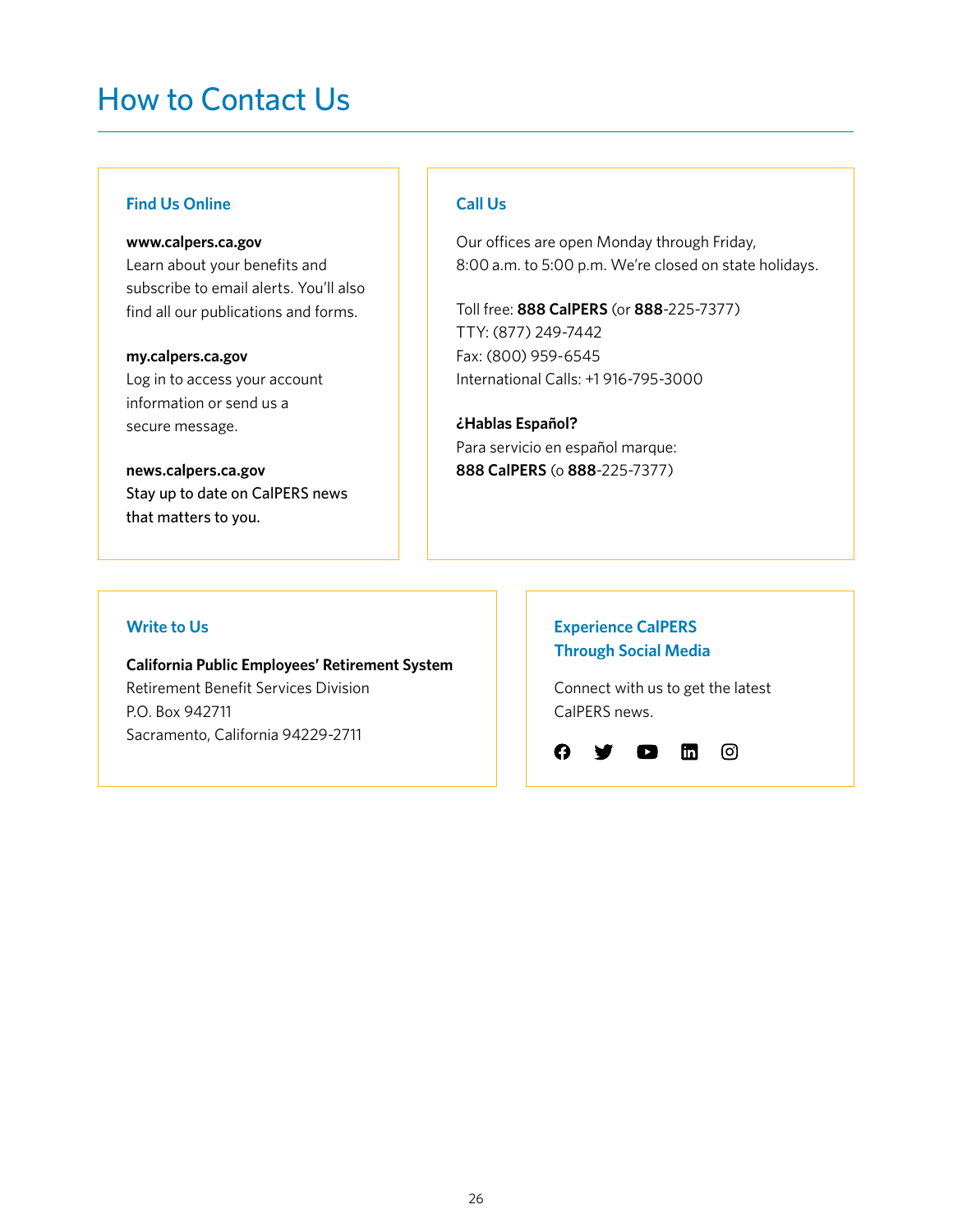# <span id="page-28-0"></span>Visit Your Nearest CalPERS Regional Office

Go to **www.calpers.ca.gov/regionaloffices** to learn how to make an appointment and prepare for your visit

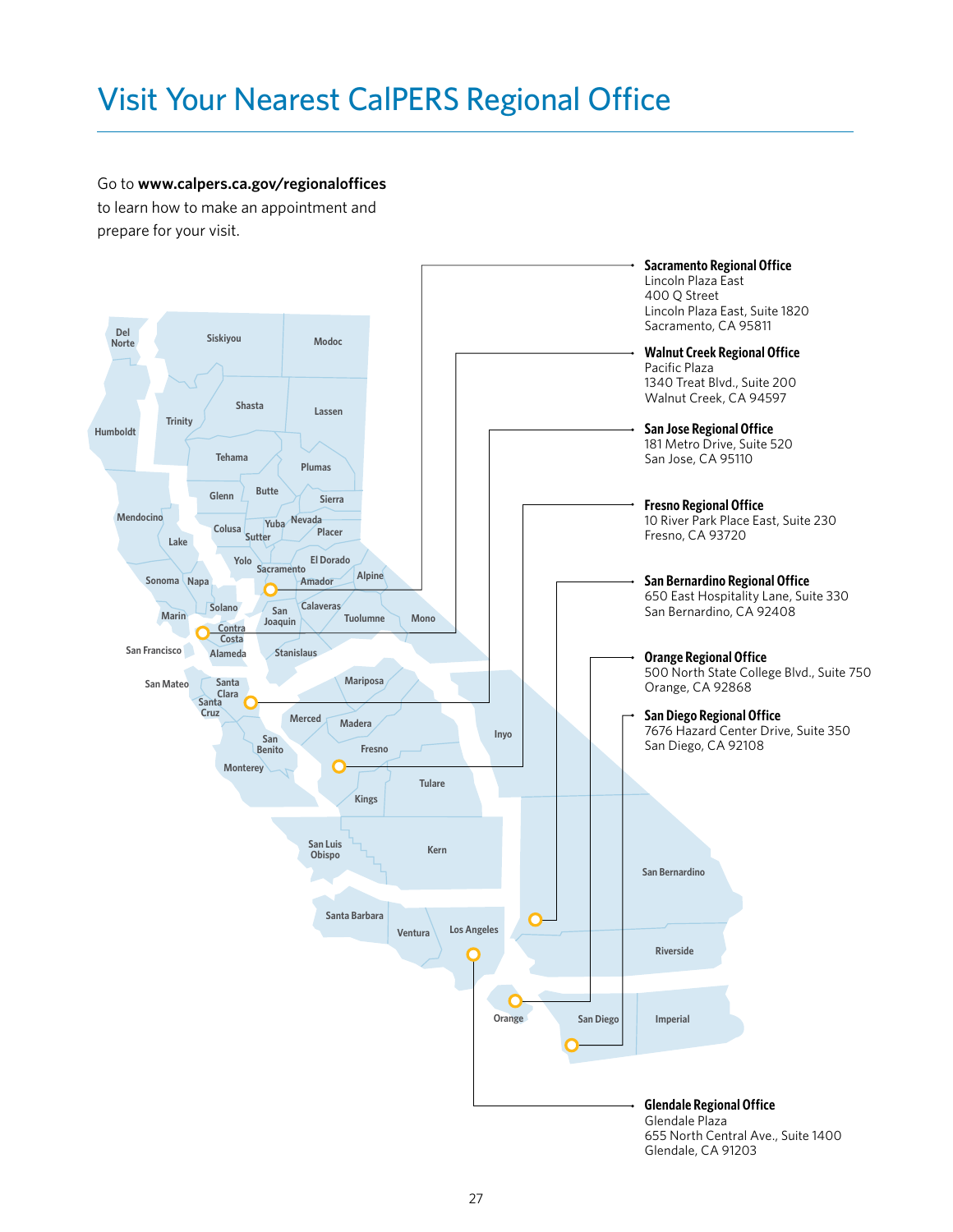# <span id="page-29-0"></span>Privacy Notice

The privacy of personal information is of the utmost importance to CalPERS. The following information is provided to you in compliance with the Information Practices Act of 1977 and the Federal Privacy Act of 1974.

### **Information Purpose**

The information requested is collected pursuant to the Government Code (sections 20000 et seq.) and will be used for administration of Board duties under the Retirement Law, the Social Security Act, and the Public Employees' Medical and Hospital Care Act, as the case may be. Submission of the requested information is mandatory. Failure to comply may result in CalPERS being unable to perform its functions regarding your status. Please do not include information that is not requested.

### **Social Security Numbers**

Social Security numbers are collected on a mandatory and voluntary basis. If this is CalPERS' first request for disclosure of your Social Security number, then disclosure is mandatory. If your Social Security number has already been provided, disclosure is voluntary. Due to the use of Social Security numbers by other agencies for identification purposes, we may be

unable to verify eligibility for benefits without the number. Social Security numbers are used for the following purposes:

- 1. Enrollee identification
- 2. Payroll deduction/state contributions
- 3. Billing of contracting agencies for employee/ employer contributions
- 4. Reports to CalPERS and other state agencies
- 5. Coordination of benefits among carriers
- 6. Resolving member appeals, complaints, or grievances with health plan carriers

### **Information Disclosure**

Portions of this information may be transferred to other state agencies (such as your employer), physicians, and insurance carriers, but only in strict accordance with current statutes regarding confidentiality.

### **Your Rights**

You have the right to review your membership files maintained by the System. For questions about this notice, our Privacy Policy, or your rights, please write to the CalPERS Privacy Officer at 400 Q Street, Sacramento, CA 95811 or call us at **888 CalPERS** (or **888**-225-7377).

CalPERS is governed by the Public Employees' Retirement Law and the Alternate Retirement Program provisions in the Government Code, together referred to as the Retirement Law. The statements in this publication are general. The Retirement Law is complex and subject to change. If there is a conflict between the law and this publication, any decisions will be based on the law and not this publication. If you have a question that is not answered by this general description, you may make a written request for advice regarding your specific situation directly to the CalPERS Privacy Officer at 400 Q Street, Sacramento, CA 95811.